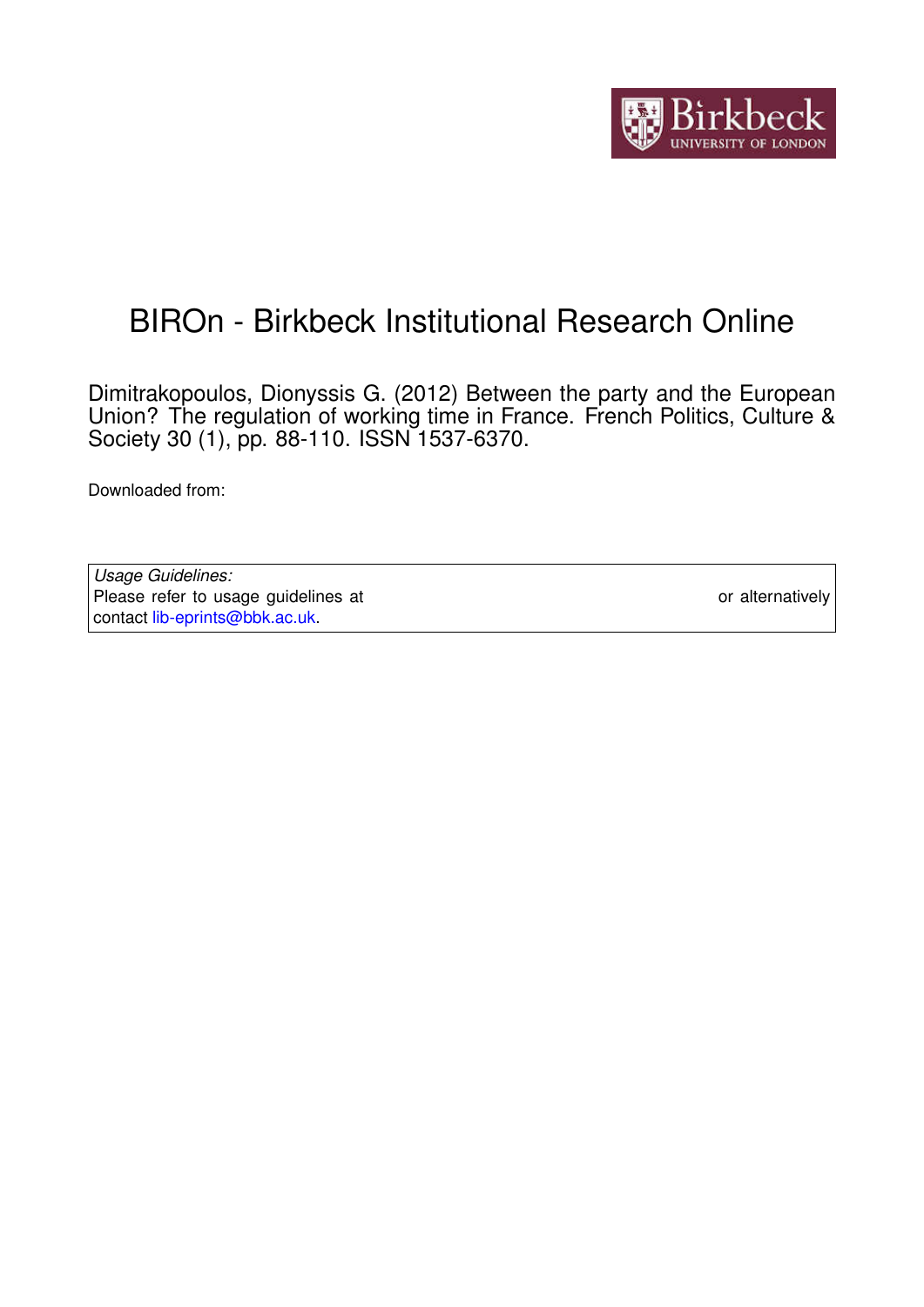

# **[BIROn](http://eprints.bbk.ac.uk/irstats.cgi)** - Birkbeck Institutional Research Online

Enabling open access to Birkbeck's published research output

# Between the party and the European Union? The regulation of working time in France

# **Journal Article**

<http://eprints.bbk.ac.uk/5025>

Version: Accepted (Refereed)

# **Citation:**

Dimitrakopoulos, D. (2012) Between the party and the European Union? The regulation of working time in France *French Politics, Culture & Society* 30(1), pp.88-110

*© 2012* Berghahn Journals

[Publisher Version](http://dx.doi.org/10.3167/fpcs.2012.300105)

All articles available through Birkbeck ePrints are protected by intellectual property law, including copyright law. Any use made of the contents should comply with the relevant law.

[Deposit Guide](http://eprints.bbk.ac.uk/deposit_guide.html)

\_\_\_\_\_\_\_\_\_\_\_\_\_\_\_\_\_\_\_\_\_\_\_\_\_\_\_\_\_\_\_\_\_\_\_\_\_\_\_\_\_\_\_\_\_\_\_\_\_\_\_\_\_\_\_\_\_\_\_\_\_\_

\_\_\_\_\_\_\_\_\_\_\_\_\_\_\_\_\_\_\_\_\_\_\_\_\_\_\_\_\_\_\_\_\_\_\_\_\_\_\_\_\_\_\_\_\_\_\_\_\_\_\_\_\_\_\_\_\_\_\_\_\_\_

Contact: [lib-eprints@bbk.ac.uk](mailto:lib-eprints@bbk.ac.uk)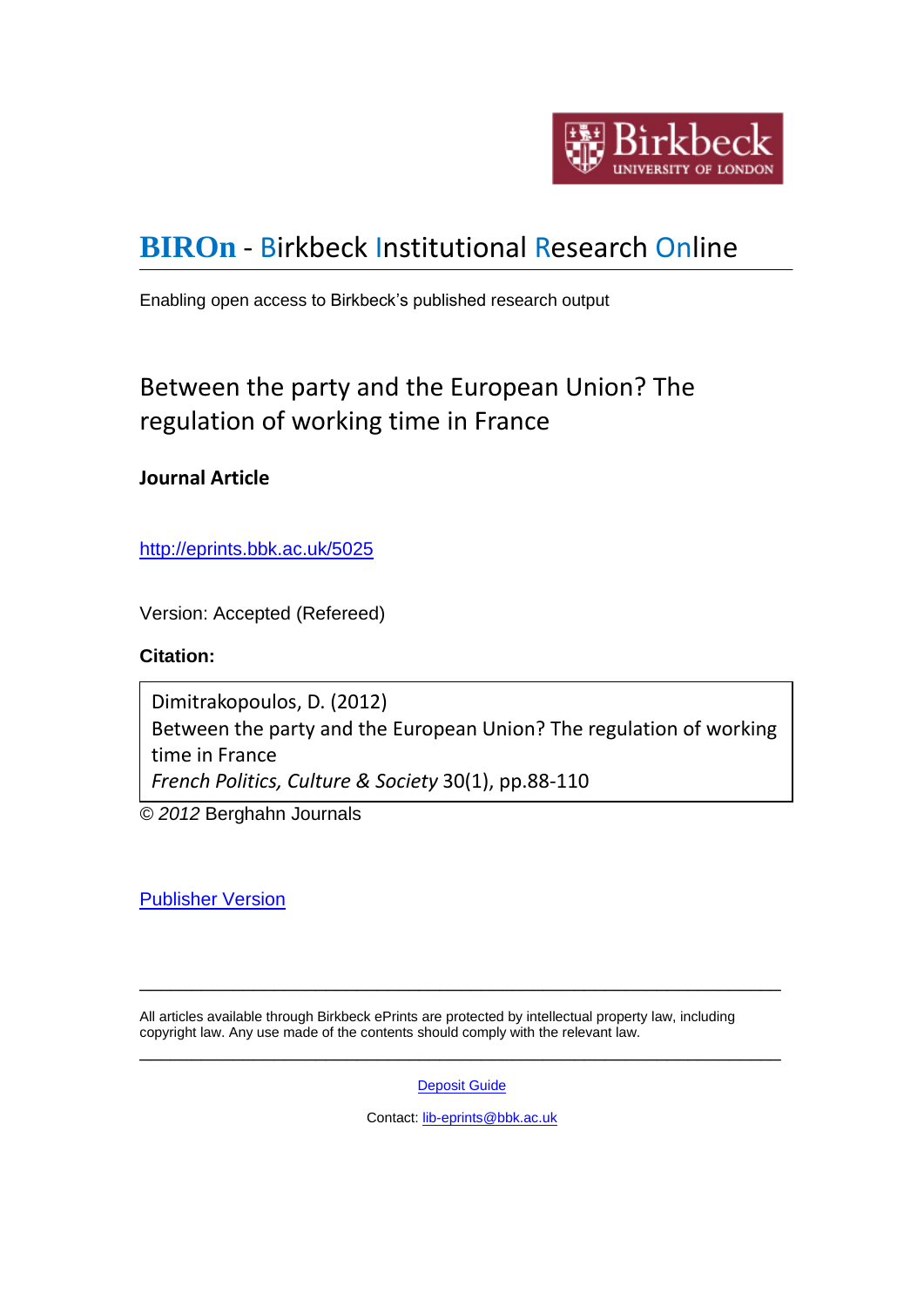# **Between the Party and the European Union?**

#### **The Regulation of Working Time in France**

*Dionyssis Dimitrakopoulos*

Do parties matter when EU policy is implemented in France?\* This article examines this question first in the context of cleavage theory and the literature on party positioning on European integration that draws attention to the origin and the nature of party preferences,and second in light of empirical evidence from the implementation of the Working Time Directive in France. It shows that, when faced with the same issue, governments of different ideological orientation responded in a way that reflected their historically defined *référentiel* rather than an EU *Diktat*. The argument here, then, is that far from ending domestic political contestation on the Left-Right axis, European integration and its concrete domestic manifestations in France are in fact subject to it.

# **Party Government and International Governance**

The growing involvement of international fora (such as the G20), regimes, institutions, organizations or even regional quasi-polities (such as the European Union) in an increasing number of policy areas ranging from agriculture to defense is often thought to have contributed to the erosion of both the autonomy of the nation state and the traditional distinction between the political Left and Right. Recent research on France highlights both a *course au centre* amongst the mainstream parties and a growing belief amongst citizens that the differences between the Left and the Right are diminishing in part due to globalization and, more importantly, as a result of

- 1 -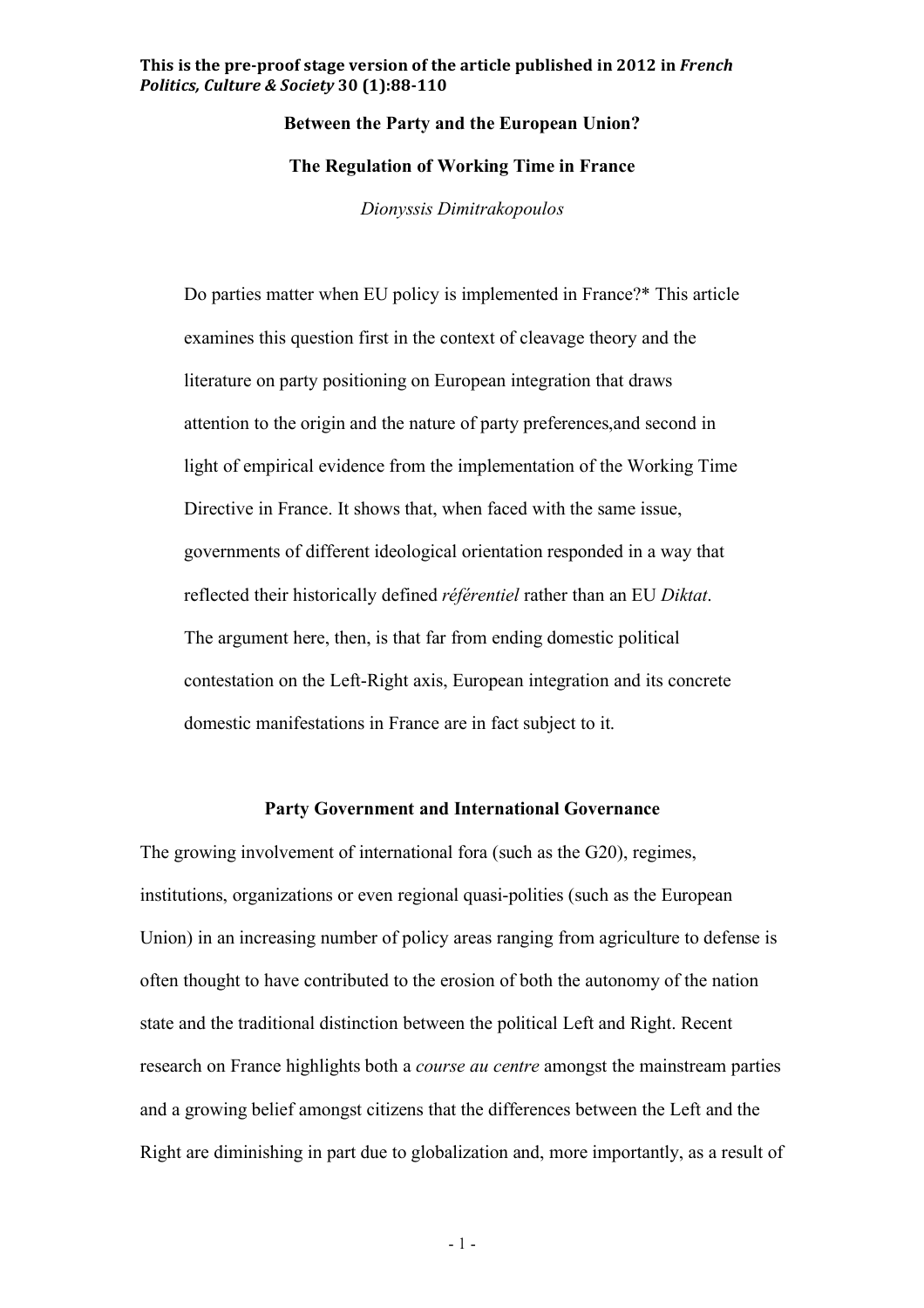membership of the EU.<sup>1</sup> The fact that EU law is binding and takes precedence over national legislation, combined with EU's propensity to produce "relatively centrist"<sup>2</sup> policies, might appear to lend support to the notion of curtailed national autonomy and increasing convergence between the Left and the Right, at least in terms of socioeconomic policies. This is particularly important in France since the autonomy of the government and the capacity of parties of different ideological persuasion to make a difference at the national level was a central component of the debate within the Parti Socialiste and the wider French electorate with regard to the ratification of the Constitutional Treaty.

There are, however, three reasons to challenge this argument. First, voter dealignment and other factors might well have promoted a move to the center, but domestic political (especially electoral) contestation coupled with distinctive historically defined *référentiel* are counterveiling forces inducing the main parties to pursue policies that *distinguish* them from their competitors in the domestic political arena.<sup>3</sup> Second, when national governments implement EU policies at the national level, they make consequential choices, rather than act as *automata*, because much of the EU's activity in socio-economic regulation leaves room for discretion, at least when it comes to the pursuit of *higher* standards. Finally, despite its pivotal role in the process of integration, France's record in implementing EU policies made under the old 'first pillar'—the Treaty of Rome, which established the European Economic Community—is far from impeccable.<sup>4</sup> The analysis of the mere transposition<sup>5</sup> of EU social legislation into French law has led scholars to categorize France as "a prime example of [the world of] neglect motivated by a kind of national 'arrogance'" because of the predominance of domestic policy considerations, which implies that "compliance with EU law is no goal in itself".

- 2 -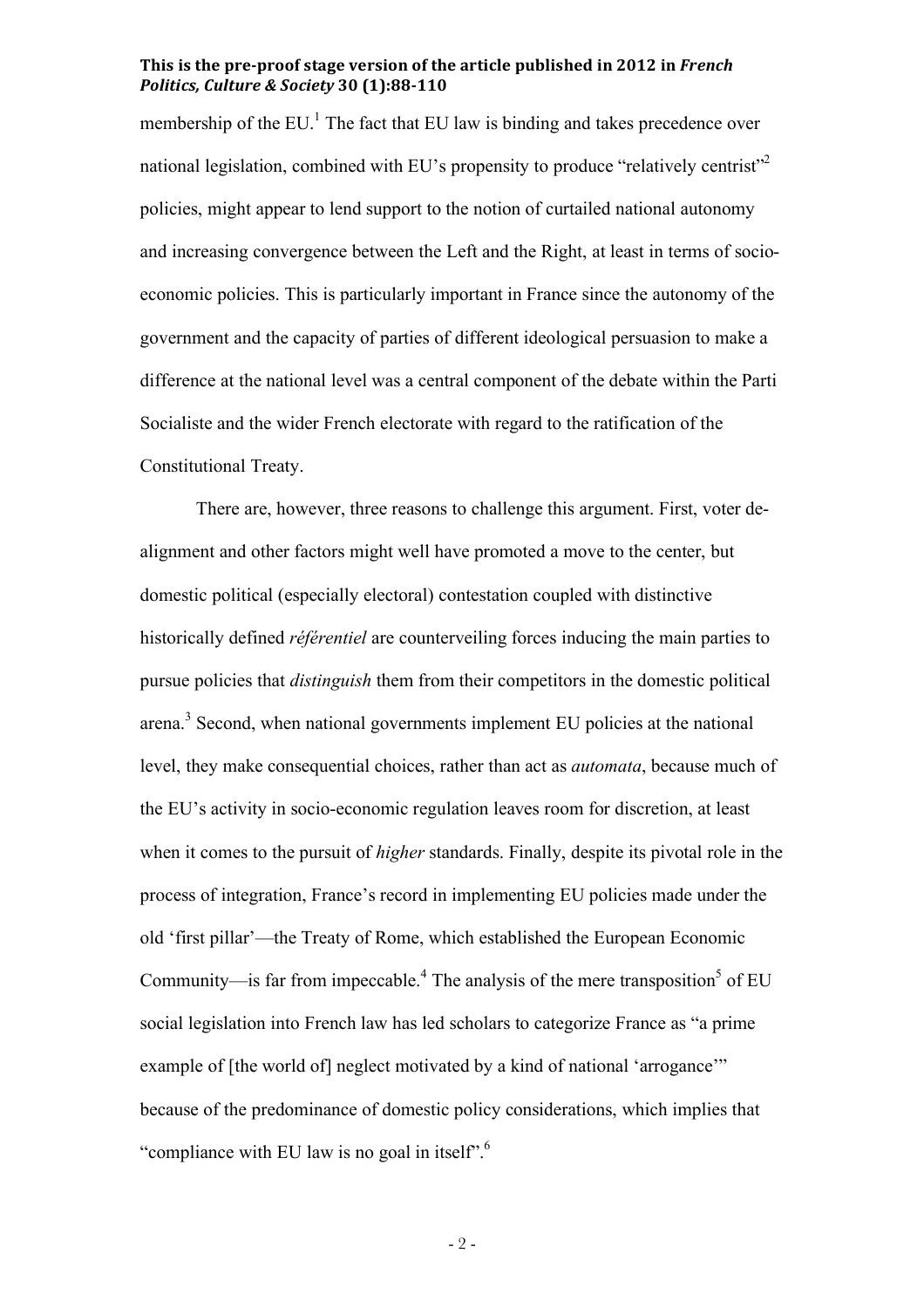Taken together, these three points indicate that an analysis that focuses on the partisan composition of the French government might help paint a more nuanced and accurate picture of the implications of EU membership for the autonomy of French governments. Yet the welcome focus of much of the existing literature on domestic factors<sup>7</sup> does not extend to the partisan dimension.<sup>8</sup> It does not, for example, take into account the change of party in government, which is an eminent expression of political change at the domestic level and a central attribute of advanced liberal democracies such as France. This is surprising since it is precisely in this political space that policy agreed upon beyond the state is implemented. A change of party in government can lead to a change of priorities or the use of different ways and means of dealing with a given policy issue.<sup>9</sup> The scholarly discussion of the "parties matter" thesis pre-dates the intensification of globalization in general and European integration in particular,<sup>10</sup> but the logic that underpins it has re-surfaced in recent research dealing with core EU policies, such as competition policy, $11$  and overall attitudes towards European integration. 12 However, this central proposition has not been tested on the basis of detailed qualitative case studies focusing on the stage of policy *implementation* ("the continuation of politics by other means"<sup>13</sup>) which is when governing parties can make a difference through how they choose to allocate their attention and resources.

The empirical evidence I utilize in this article is drawn from the transposition and implementation of the Working Time Directive<sup>14</sup> by governments of different political persuasions in France. This directive exemplifies the EU's style of socioeconomic regulation, thus it allows us to draw wider conclusions.<sup>15</sup> It involves specific common minimum standards that must be met within a concrete time frame, while individual member states retain a degree of discretion mainly with regards to

- 3 -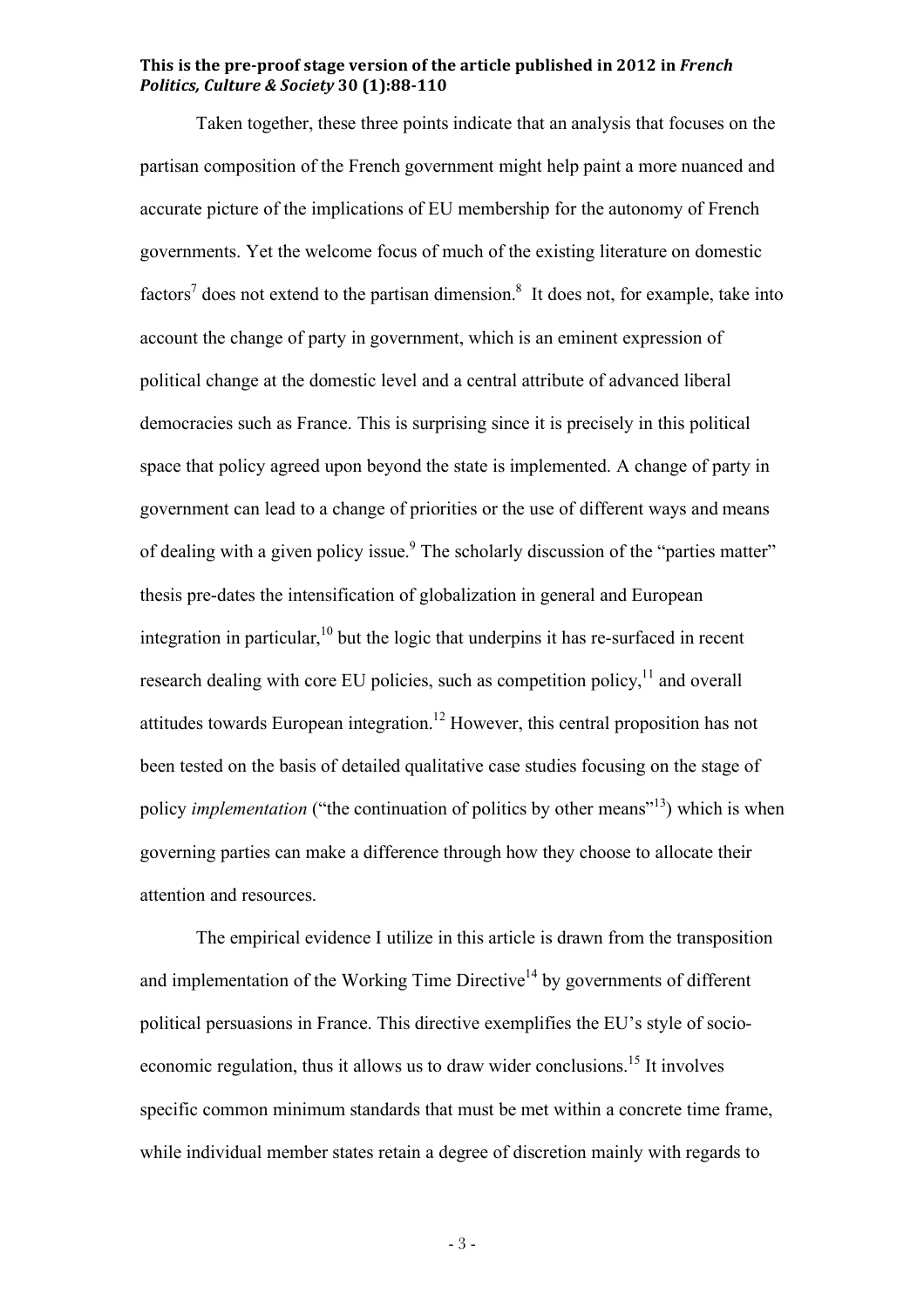pursuing higher standards. The Working Time Directive is particularly important because it directly relates to the most salient issue dimension in French politics, namely the socio-economic domain.<sup>16</sup> A controversial piece of legislation, the directive pitted neo-liberals against the supporters of regulated capitalism. If parties matter, one would expect the handling of this issue in France—the country where the distinction between the Left and the Right was born―to vary as a function of the party in power. In addition, France's long-established system of labor inspectorates<sup>17</sup> could reasonably be expected to cope with the exigencies of a Directive that did *not* depart radically from French domestic policy.<sup>18</sup> Moreover, the regulation of working time has been a key policy area for governments of both the Left and the Right in France and a contentious matter between them at least since the 1930s due to employment and income policy considerations, their *projet de société*, or both. Nevertheless, socio-economic issues are precisely the policy domain where Left and Right are thought to have converged in the last two decades in Europe in general and in France in particular. So how have governments of the Left and Right―faced with the same set of issues in the same political, social, economic, and institutional *milieu*—handled the issue of working time in general and the Working Time Directive in particular?

The next section draws on cleavage theory and the literature on party positioning on European integration in order to demonstrate in theoretical terms why party preferences should be expected to differ in a given member state in terms of their location in the EU political space. The third section focuses on the comparison of the behaviour of French governments of the Right and Left since the adoption of the directive so as to demonstrate empirically that when they exercise power, parties actually behave in different ways. Using process tracing<sup>19</sup> to analyze this case

- 4 -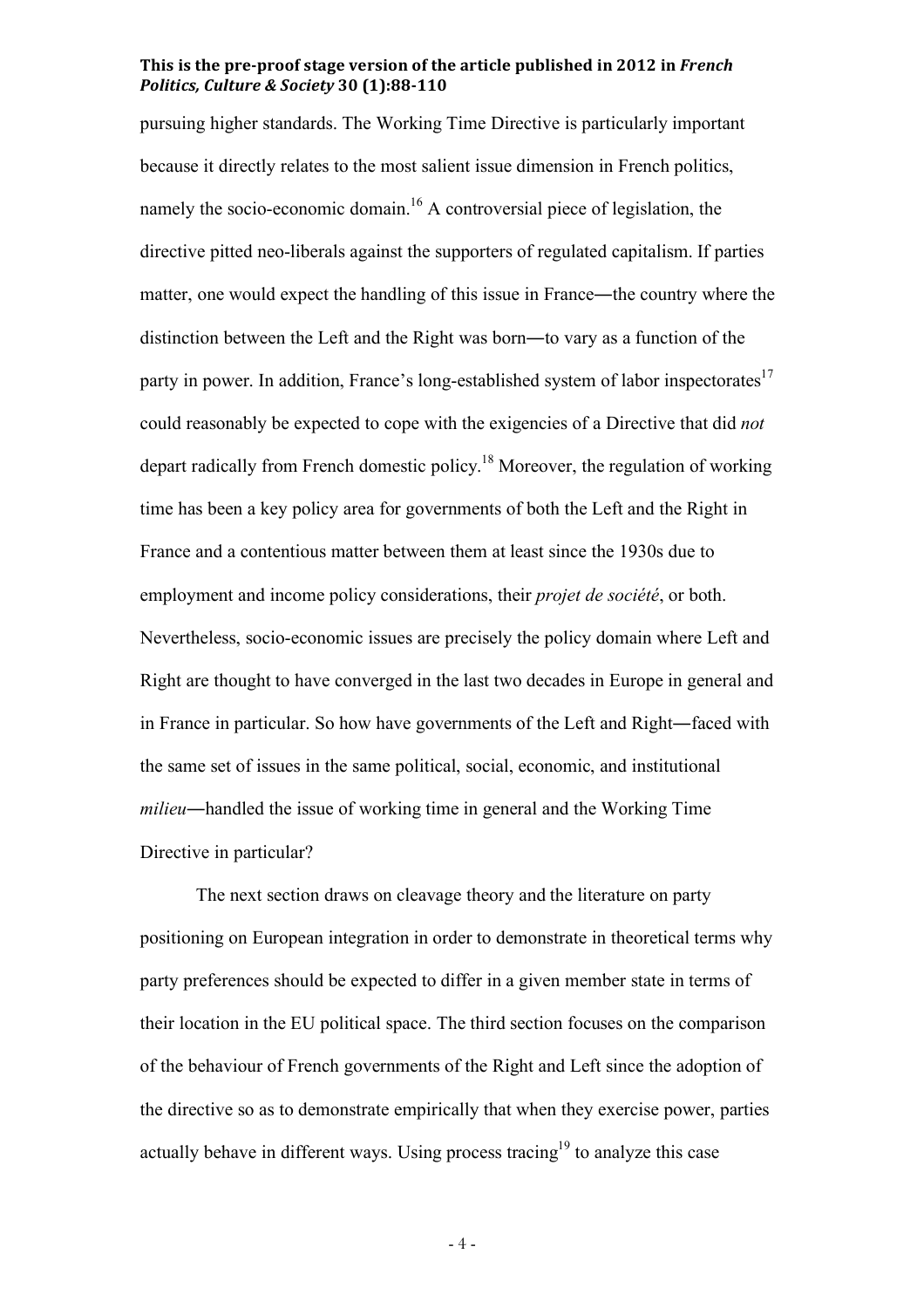diachronically, and drawing on a broad range of sources including twenty-nine interviews conducted in 2009 with elite participants (including politicians, trade unionists, and several labor inspectors with experience from different policy areas and parts of France) analysis shows that first, each political family's historically defined "prism" filters new challenges and leads to diverging attitudes and second, the change in government led to differences in the domestic pattern of implementation. This change is consistent with the partisan hypothesis: since parties rely on different *référentiels* and are located in different parts of the EU political space, their action reflects these differences in the context of the implementation of EU policy at the domestic level. To illustrate the point about partisan influence on the politics of implementation, it is important to demonstrate precisely how party behavior is linked to their respective *référentiel*. The next section draws on cleavage theory and outlines how these prisms come about.

#### **Between the Party and the Nation? Political Contestation in the EU**

Two dimensions define the structure of political contestation in the  $EU^{20}$ . The vertical dimension relates to the issue of sovereignty: those who support deeper integration are distinguished from those who seek to preserve the nation state. The horizontal dimension reflects the conflict between the Left and the Right that remains an enduring organizing principle of political contestation in European states.<sup>21</sup> On issues of redistribution and the regulation of capitalism, parties of the Right aim to reduce taxes, government spending, regulation, and the role of the government in the economy while parties of the Left hold the belief that government should remain a significant actor in the economy. More broadly, unlike the Right, the Left supports intervention to promote equality and a more substantial conception of liberty.

- 5 -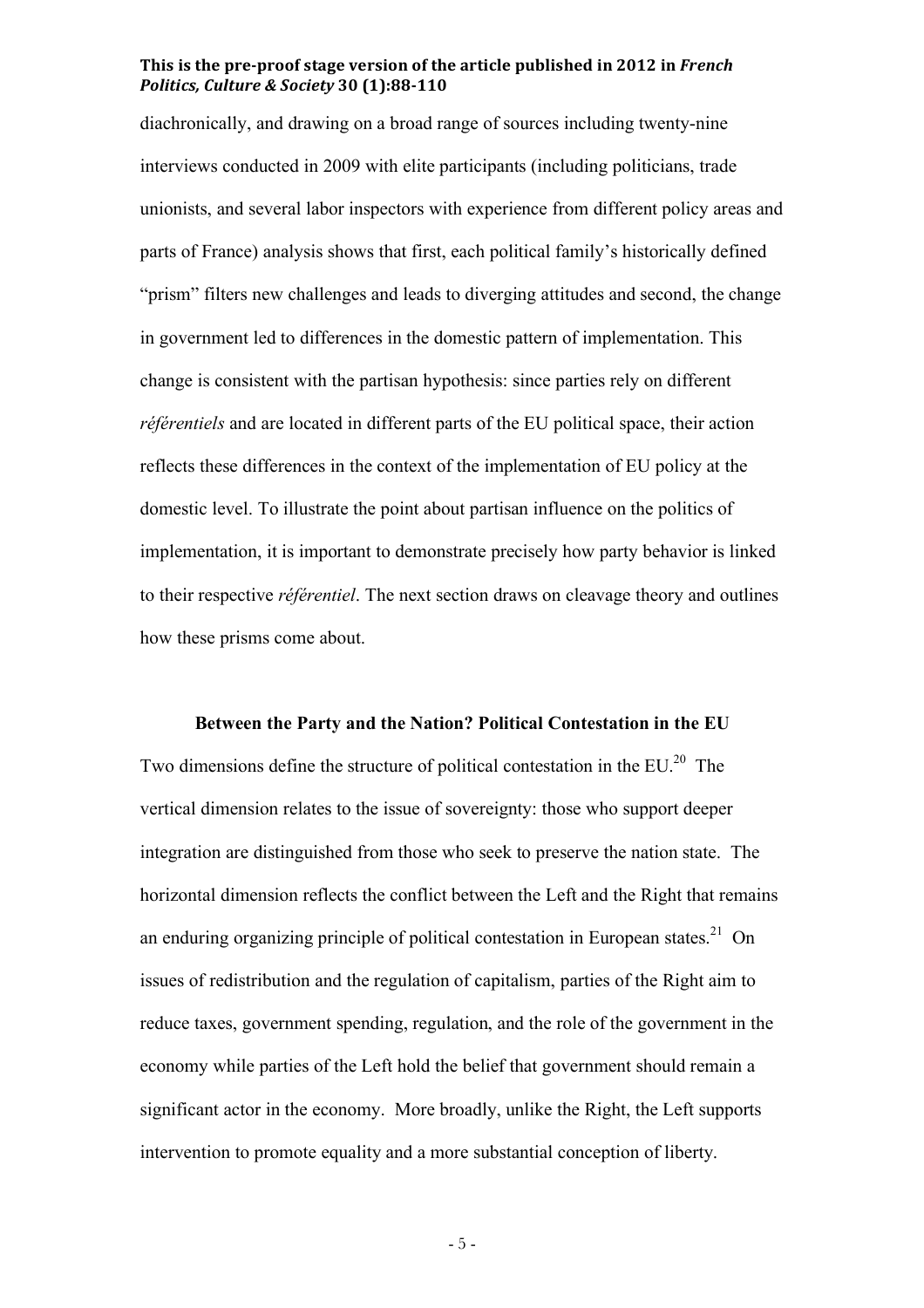Where are parties located in this structure of political contestation and why? In the study of European integration, national governments<sup>22</sup> and the "national interest" were core features of theories derived from the study of international relations. Since European integration is thought―from that perspective―to proceed on the basis of bargaining between national governments, the *national* location of a political party would be expected to determine its preferences. Comparativists, on the other hand, have taken issue with this view. Marks and Wilson have sought to explain the position of national political parties on European (political and economic) integration between 1984 and 1996<sup>23</sup> on the basis of cleavage theory (put forward by Lipset and Rokkan) and new institutionalism. In their classic examination of political development in Western Europe Lipset and Rokkan construed modern European party systems as the products of historical conflicts that took place between the Protestant Reformation and the Industrial Revolution that created dichotomies of interests (center-periphery, church against the state, primary against the secondary economy and, finally, the class cleavage pitting labor against capital). The interactions between these cleavages subsequently shaped political alignments. Enduring and distinct identities, institutions and patterns of political conflict have been created that explain the "freezing"<sup>24</sup> as well as national variations in party systems. Second, as institutionalists have claimed, organizations handle new issues on the basis of existing schemes and standard operating procedures. 25

On the basis of these two claims Marks and Wilson hypothesize that these cleavages constitute institutional frameworks or "prisms" through which political parties respond to new issues such as European integration. Using empirical evidence from an expert survey, they conclude that parties assimilate the new issue of European integration into pre-existing ideologies that are shared by party leadership,

- 6 -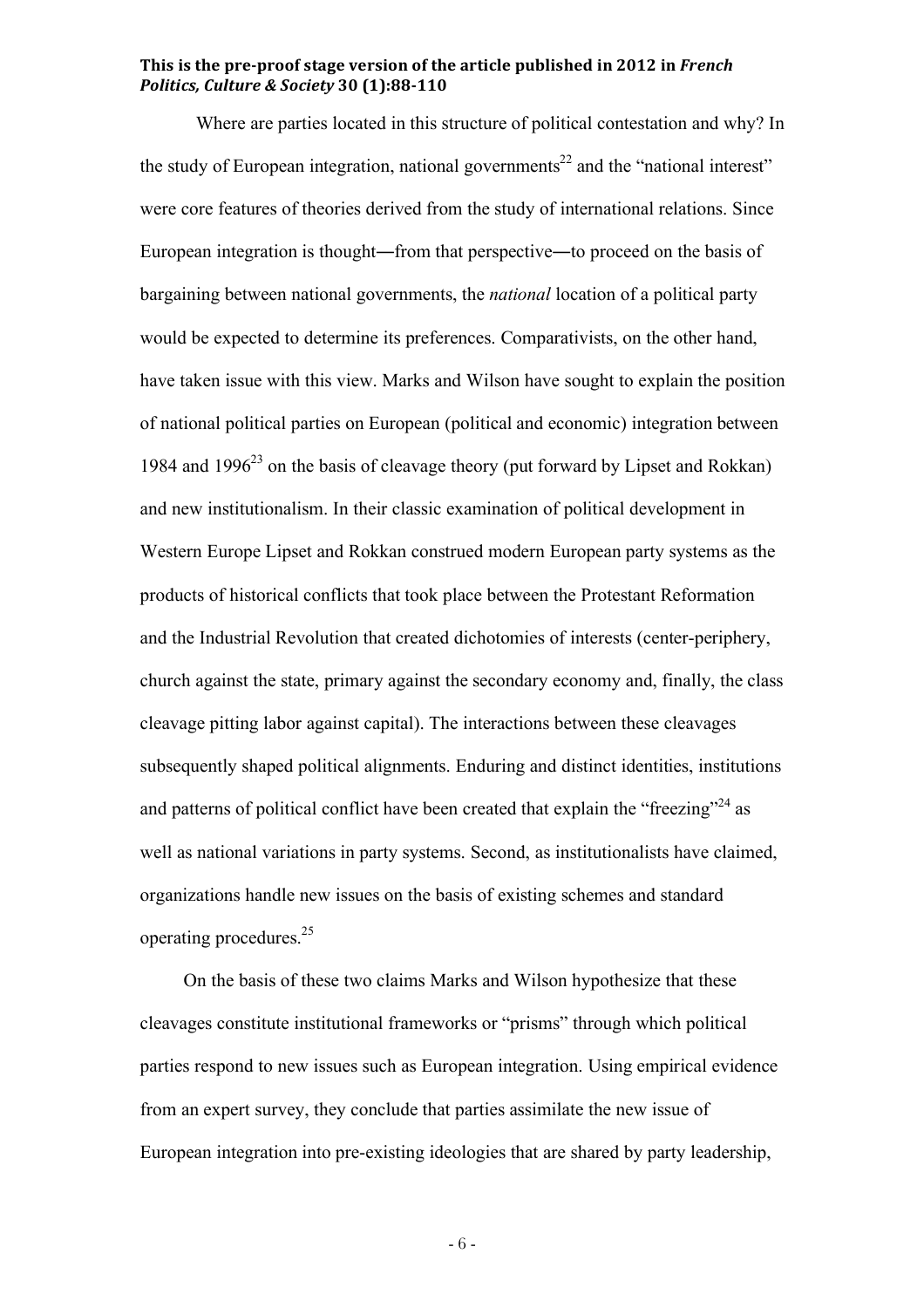activists and constituencies and mirror enduring commitments on core domestic issues. As a result of their use of these historically defined "prisms"―a form of shared *référentiel*, parties develop preferences on European integration that have much more in common with other parties in the same political family than they do with other parties in the same country.<sup>26</sup>

Mainstream parties (Social Democrats, Liberals, Christian Democrats, and Conservatives) are divided into two groups, namely those who support *regulated capitalism* and the proponents of *neo-liberal capitalism.* 27 Right of Center parties support market integration―in other words, "they support European integration in general terms―but they oppose policies, particularly concerning the environment, cohesion, or employment, that regulate capitalism." <sup>28</sup> Neo-liberal capitalism seeks to insulate markets from the political sphere. Support for the single market project under narrowly defined supranational supervision is combined with decisionmaking in fora where national governments retain a privileged role unlike the national arena where they are faced with historically rooted social groups such as unions and directly elected parliaments. Competition extends to firms and workers, as well as governments. The latter compete in an effort to attract mobile factors of production, especially capital.

On the other hand, economic realities gradually led the Social Democrats to a less sanguine view vis-à-vis the social democratic model at the national level. Social Democrats now lend their support to European integration as the means to pursue the political regulation of capitalism. Its supporters accept the notion that markets―instead of governments―ought to allocate resources, but they also stress the need for positive and negative regulation which, in many cases is more effective at the European level. They also support social dialogue and active policies that seek to

- 7 -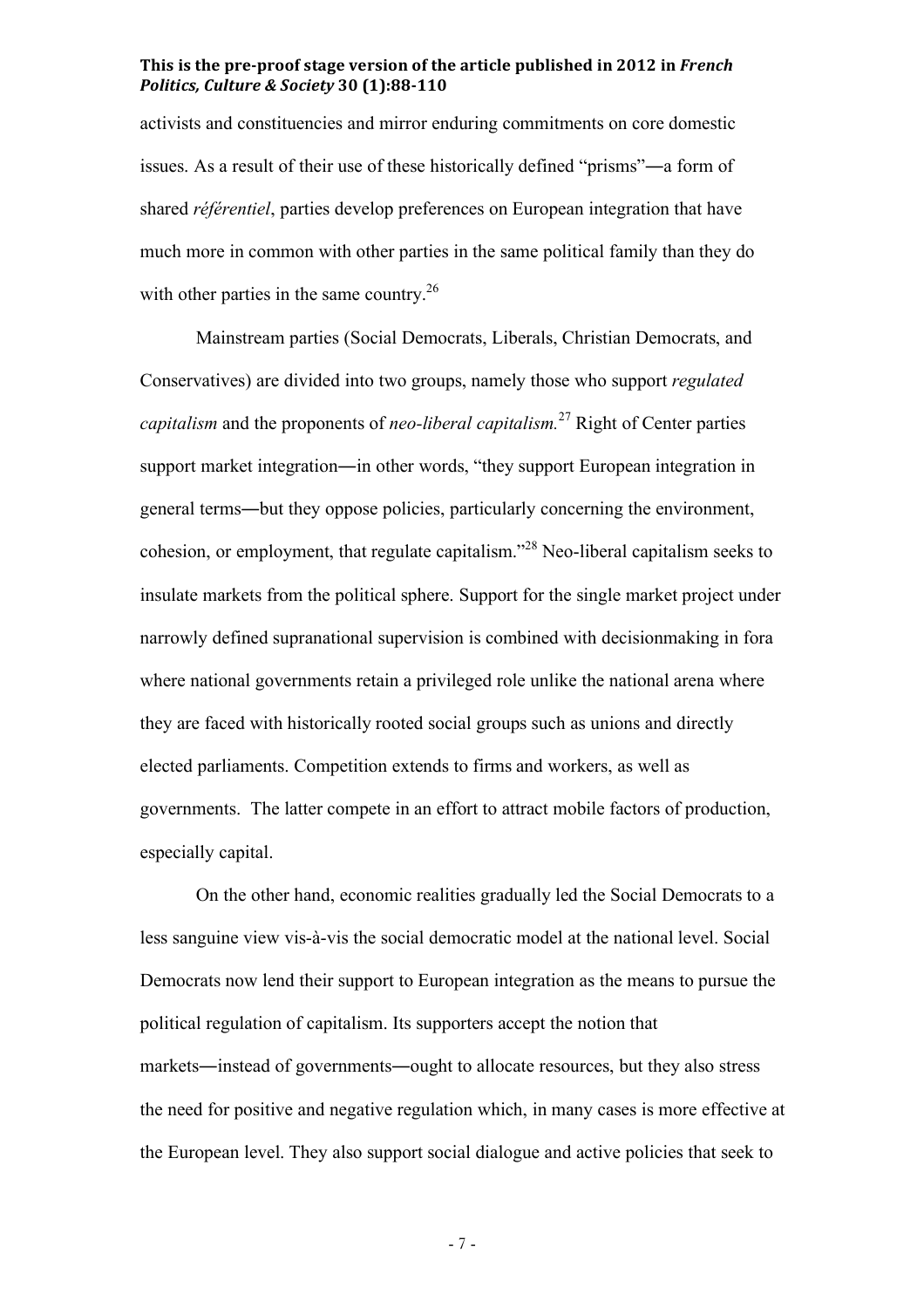enable the less well-off to compete more effectively. Finally, unlike many of their opponents, supporters of regulated capitalism favor the enhancement of democratic institutions at the European level, which is where many consequential decisions are made.<sup>29</sup> As a result, the Left—Right dimension is associated with differences in support for EU action in a number of policy areas. $30$ 

On that basis it is possible to define the "partisan hypothesis" regarding the implementation of EU public policy at the domestic level: the historically defined party preferences on European integration shape a party's stance on the implementation of individual policies. Since the issue of European integration is assimilated into pre-existing ideologies that are shared by party leadership, activists and constituencies and mirror enduring commitments on core domestic issues, these historically defined prisms come into play when EU policy is implemented at the national level. When in power, parties are expected to deal with the exigencies of EU policy implementation in a manner that reflects their commitment to the aforementioned "prisms." In other words, the implementation of EU policy at the national level reflects long-standing, historically defined cleavages. Political parties use these prisms to make sense of what is at stake, define their position and shape outcomes. The next section examines this hypothesis in the context of the implementation of the Working Time Directive in France.

#### **The Working Time Directive in France**

# *Plus ça change?*

The Directive is a complex piece of legislation, originally proposed in 1990 but adopted in amended form in 1993. While it explicitly stipulates that individual member states reserve the right to apply *higher* standards, it establishes compulsory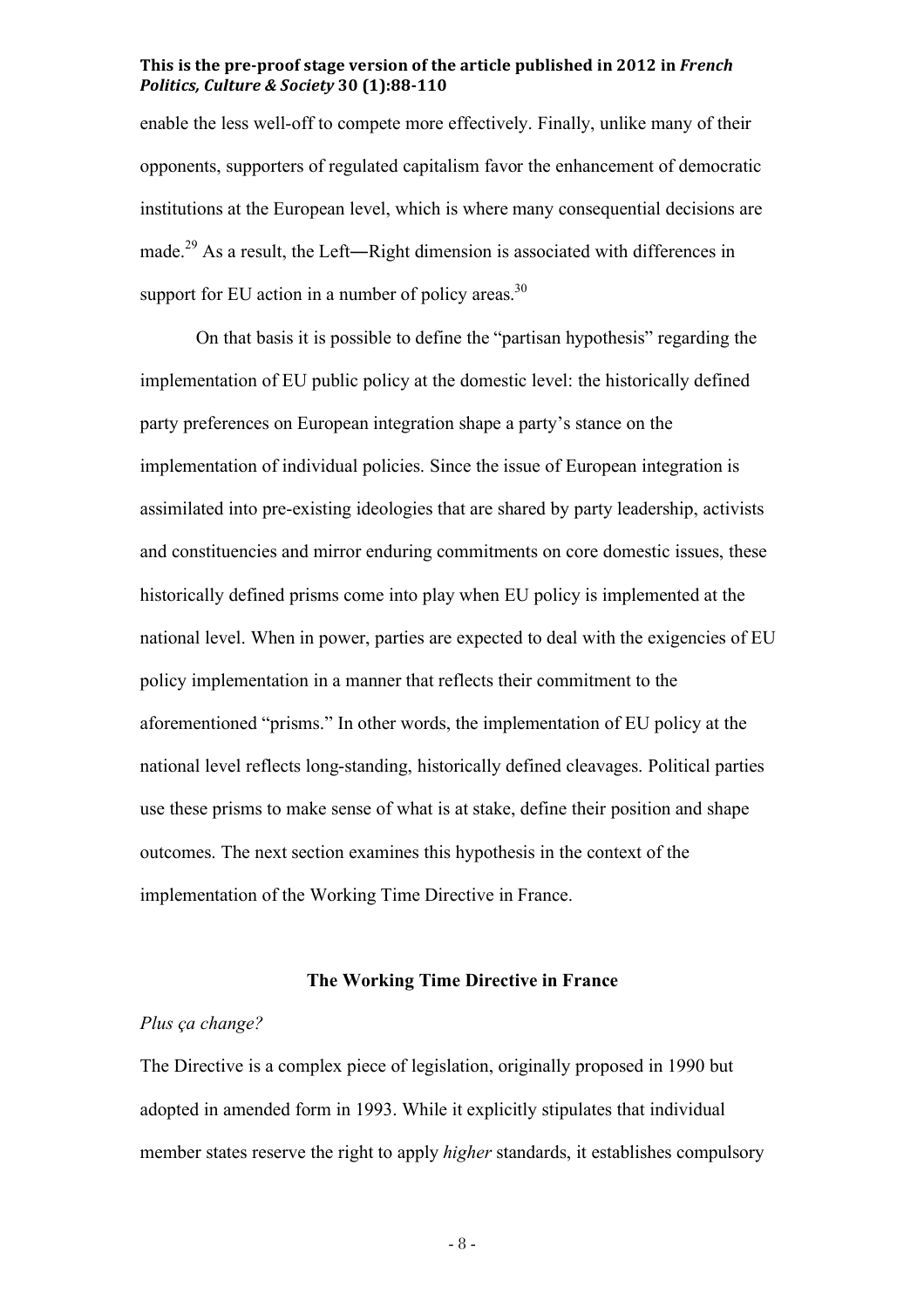minimum standards regarding the amount of time a worker can be required to work (forty-eight hours per week on average including overtime) and the amount of time a night worker can be required to work (an average of eight in twenty-four hours of work) coupled with record-keeping requirements regarding the regular use of night workers, a right for night workers<sup>31</sup> to receive free health assessments before their employment in night shifts and at regular intervals thereafter. In addition, it creates the right to eleven consecutive hours of rest per day and (when the working day is longer than six hours) the right to an in-work rest break, a weekly rest period of thirtyfive consecutive hours, a day off each week and four weeks' paid leave per annum. The directive also offers the possibility of various derogations and exemptions, in part as concessions made in an effort to keep the Conservative British government "on board." The most important concession was the "opt-out" clause whereby member states have the right to introduce legislation that allows individual workers to exceed the forty-eight-hour limit. Other concessions include derogations (without compensation) from the provisions on daily and weekly rest periods, breaks, limits to work at night, the weekly work limit and the reference period used to calculate working hours for various groups, activities, and occupations (such as executives, family workers, and clergymen).

In short, the Working Time Directive sets minimum standards in some key areas, which are coupled with considerable scope for discretion in others and an emphasis on the involvement of the "social partners."<sup>32</sup> It deals with value-laden issues such as the autonomy of the market, the individual as a worker-economic unit or a multi-faceted human being, the autonomy of intermediary institutions, and the role of the state in the management of economic affairs. The directive also symbolizes an uneasy compromise between neo-liberals who oppose the intervention of public

- 9 -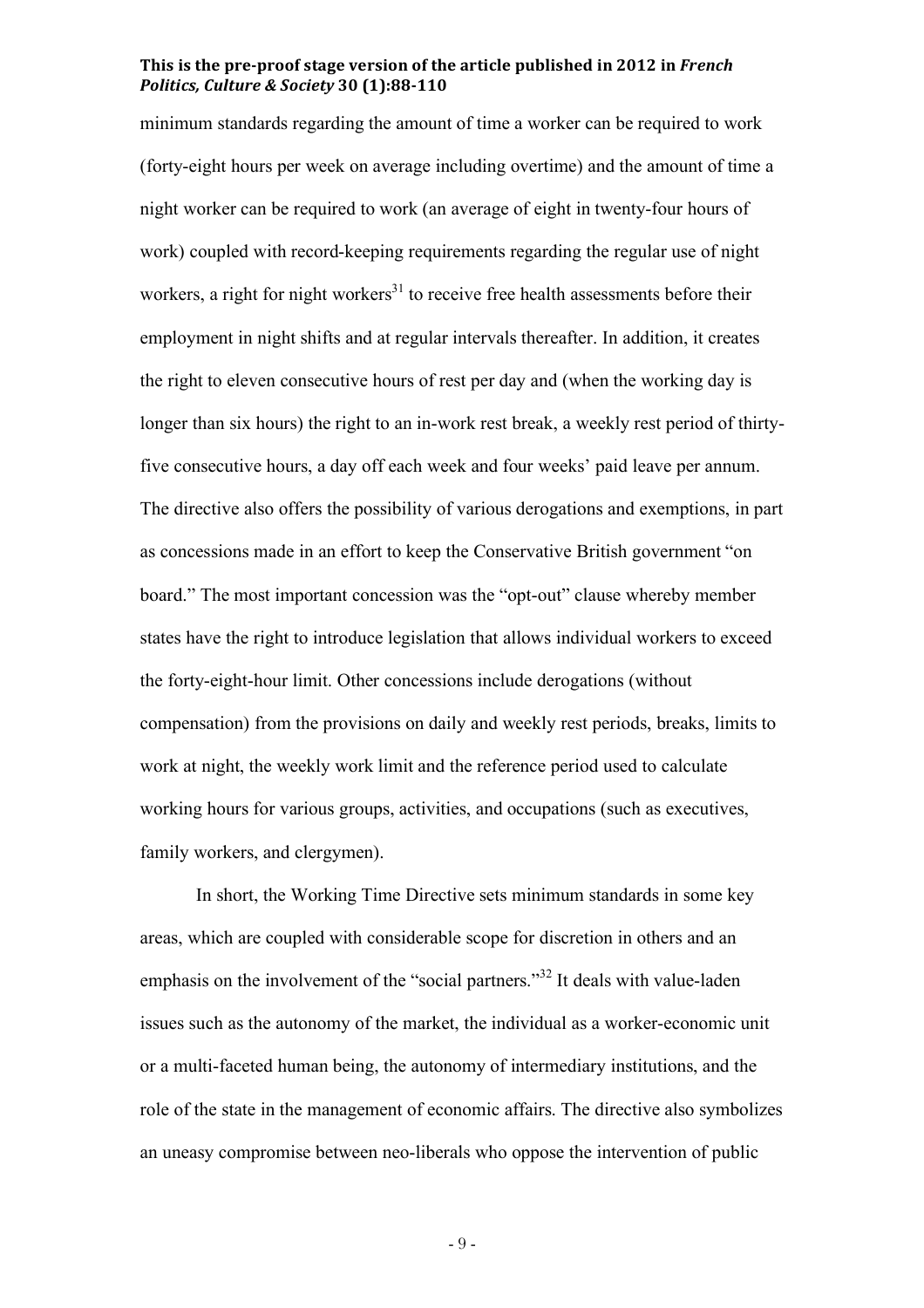authorities in this area on grounds of efficiency, and the supporters of regulated capitalism, who support it because of its social considerations and its implications for employment, productivity<sup>33</sup> and health.<sup>34</sup>

The regulation of working time has been a major political issue for decades in France. In substantive terms, the French policy tradition entails the gradual reduction of working time, starting from the legislative protection of children working in new industries such as textile and mining in the mid-nineteenth century. However, this broad trend does not obscure major differences between the Left and the Right. The Left often promoted the reduction of working time first as a means to create jobs, and second, as an expression of its *projet de société*, highlighting the importance of the *temps choisi* and quality of life as exemplified by the introduction of a two-week paid holiday entitlement by the Léon Blum-led government in 1936 (and its subsequent extension by the Socialists to three and five weeks in 1956 and 1982, respectively). The Right, on the other hand, often introduced reductions that were defensive and aimed at job protection. The French Left and the Right have operated in a context underpinned by the prevailing culture of collective bargaining,  $35$  but the Left—unlike the Right—has used legislation extensively so as to set higher standards.<sup>36</sup> This is so because for parties of the Left the relationship between employers and employees is an unbalanced one. As a result, the Left is much more willing than the Right to intervene.

There are both differences and similarities (be they of degree or principle) between the French Left and Right on the regulation of working time. Although their respective positions until and during the 1990s should be placed on different parts of a continuum (rather than a clear dichotomy) the reforms introduced after the Right's return to power in 2002 mark a clear break with the past. The forty-hour week

- 10 -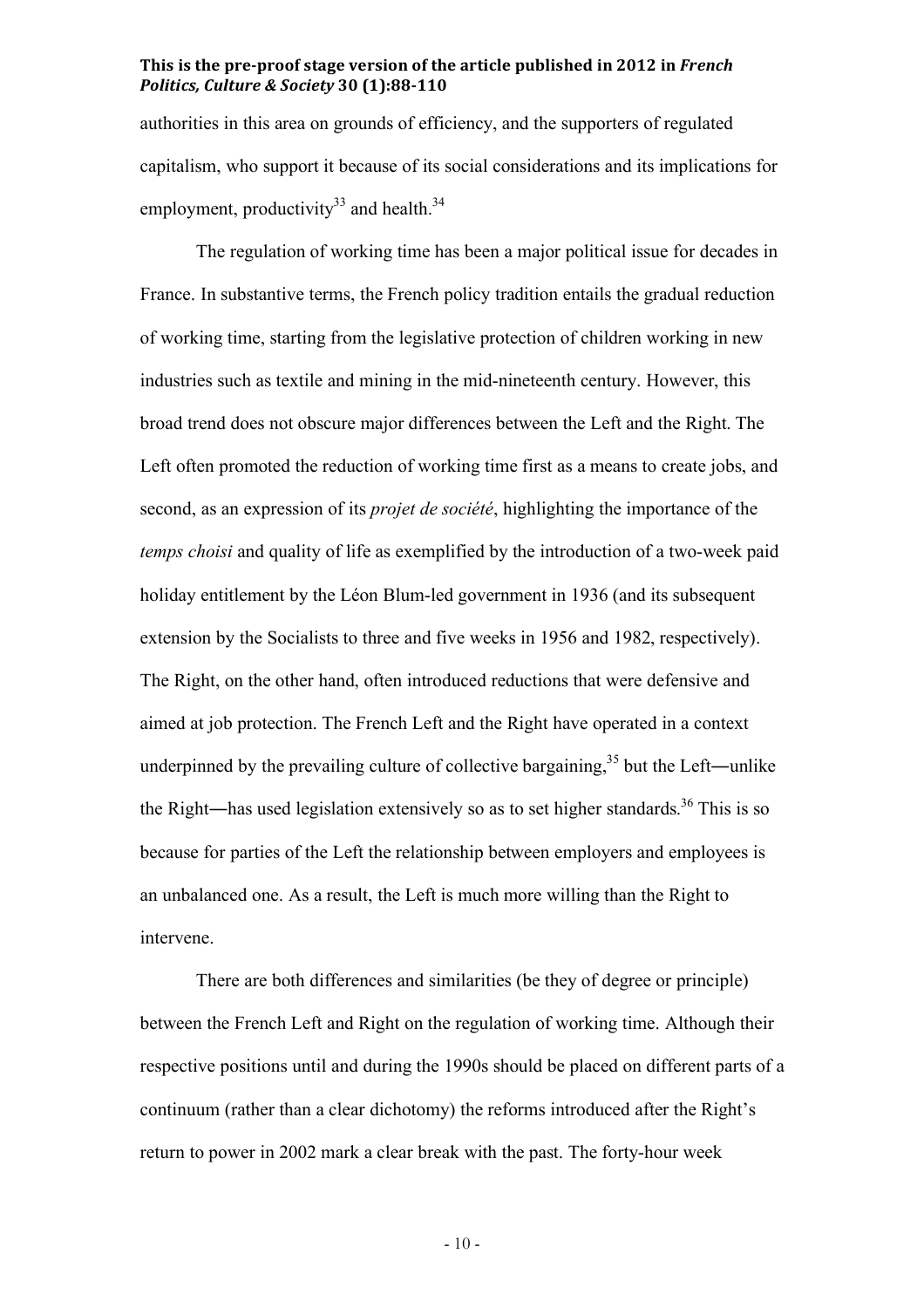introduced in 1936 by the government of the *Front Populaire* and the reduction of the *durée légale* to thirty-nine hours without salary reduction in 1982<sup>37</sup> are emblematic examples of the Left's belief that the *mandatory* reduction of the *durée légale*<sup>38</sup> is not beyond the remit of the state, as well as a greater concern with the duration of working time as a key determinant of productivity, employment levels, and the availability of labor.<sup>39</sup> A key implication of the Left's greater willingness to reduce the *durée légale* was the treatment of overtime as a problem that required a solution, rather than a practice that ought to be encouraged. Moreover, unlike the Right that supports part-time work, the Left considers it as *temps subi*, not the kind of employment that is chosen genuinely freely.<sup>40</sup> Also, both the Left and the Right have been willing to finance working time reductions and deal with the *organization* of working time (i.e. choices regarding its use such as flexibility clauses etc), the Right was much more generous in terms of the former $41$  and keener in terms of the latter. The latter is mainly an issue of degree, rather than principle. Indeed, in 1982 the Socialists introduced legislation that allowed collective agreements reached at the sectoral or firm level to diverge from legislative provisions.<sup>42</sup> Until then, agreement at two levels, both sector and firm, was required. The trend towards further decentralization was subsequently enhanced by governments of the Left<sup>43</sup> but much more energetically by the Right.<sup>44</sup> However, the key difference remains unaltered: for the Left intervention is necessary to rectify the inequality between workers and their employers―a decision that is also linked to the weakness of trade unions in France.

# *The politics of transposition*

Before the transposition of the Directive the weekly *durée légale* was thirty-nine hours in addition to up to 130 hours per annum of overtime while the daily working

- 11 -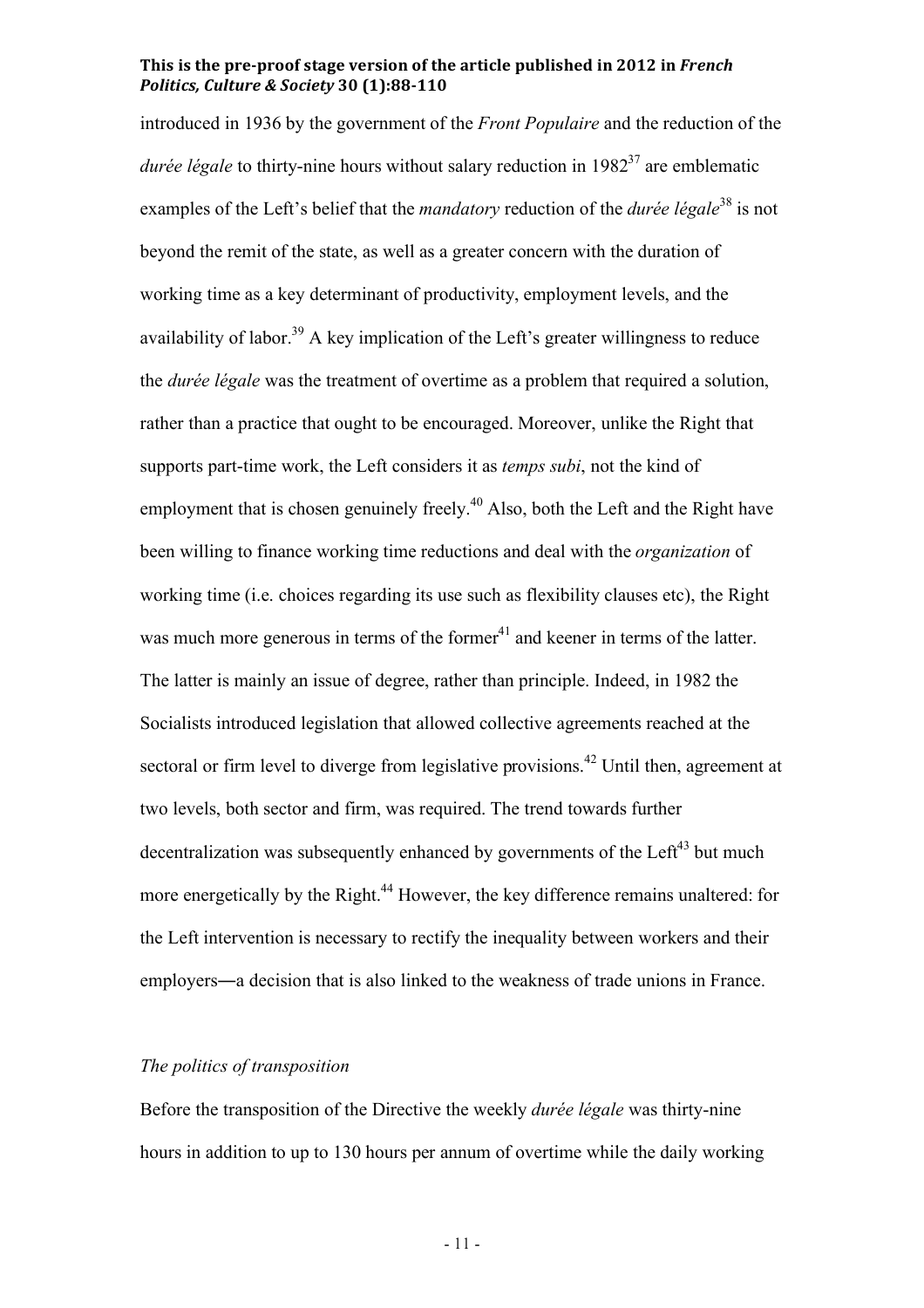time limit was ten hours.<sup>45</sup> Nevertheless, collective agreements reached set different limits (between thirty-seven and forty-eight hours per week and up to twelve hours per day) with between seventy and 130 hours of overtime per annum, regulated rest breaks, and allowed the use of longer reference periods (up to a year) and compensatory rest for overtime worked. As regards weekly rest, there was a statutory limit of twenty-four hours that included Sunday.<sup>46</sup> Finally, there was a ban on night work for women. These arrangements differed from the provisions of the Directive in terms of night work, the absence of a statutory limit regarding daily rest and an eleven-hour difference in terms of weekly rest. However, the combined effect of the aforementioned provisions and those contained in collective agreements meant that―despite these legal differences, there was no major conflict between the French arrangements and the directive, $47$  except in terms of night work. For example, given the limit<sup>48</sup> placed on overtime  $(130 \text{ hours})$ , workers in France would not exceed fortytwo hours (on average) per week.

Although the directive had been proposed and negotiated while the Socialists were in power in France, it was formally adopted eights months after the Center-Right's return to power following the elections of March 1993. Unlike the Conservative British government, the new French government of the Center-Right did not oppose the directive, nor did it transpose it during the three-year transition that ended in November 1996, despite having a robust majority in Parliament and the fact that a major law was adopted in the same policy area during this period. While the *loi Robien* of 1996<sup>49</sup> promoted the Right's preferred approach—including "annualization"<sup>50</sup> (which furthers flexibility), trading reductions in salary and/or working time for job protection backed with generous state-funded incentives―it did not seek to transpose the Working Time Directive. An attempt made by the Balladur

- 12 -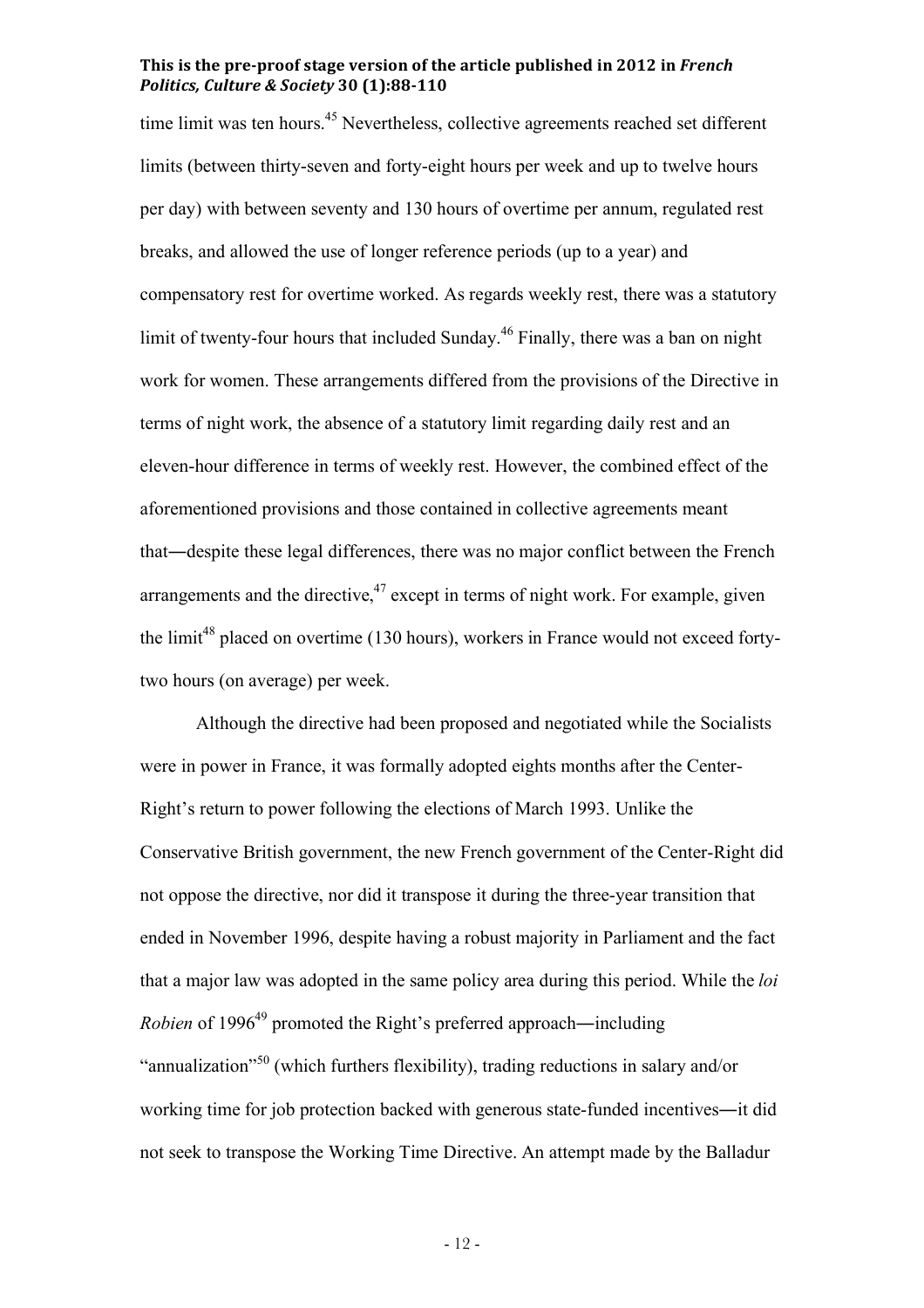government in 1994 to begin the process of transposition did not bear fruit. The draft of the *décret Giraud* remained dormant as it coincided with mass demonstrations against other aspects of the government's employment policy, namely the *contrat d'insertion professionnelle*. In the meantime the European Commission had contacted the French authorities as a result of the French government's failure to transpose the Working Time Directive—in particular the provisions regarding weekly rest periods and the duration of night work.<sup>51</sup> In its response of March 1997 the French government acknowledged this lacuna and stated that this would be remedied by the end of June 1997, after the surprise election called by President Chirac.

The Socialists had not lost faith in the policy relevance of the reduction of working time. It was shared more widely within the French Left, including trade unions,<sup>52</sup> who saw it as a way of sharing the proceeds of technological and other forms of progress that had led to major increases in productivity. Lionel Jospin's platform for the presidential election of 1995 included the reduction of working time to 37.5 hours but his defeat delayed his ambitions until 1997 when the *Gauche plurielle* won a resounding victory. The radical (but gradual) reduction of statutory working time from 39 to 35 hours without salary reduction featured prominently in the Socialists' election manifesto.<sup>53</sup> Once the government had defined the direction and, subsequently, the calendar for the implementation of this major reform, it would be up to the social partners to negotiate the practicalities so as to ensure that sectoral and other idiosyncracies would be taken into account. Combating working time abuses and the use of overtime was―in addition to the fight against unemployment—the explicit aim of this reform.

This policy differed from the policy pursued by the Center-Right in two senses. First, the *Gauche plurielle* opted against salary reductions (in line with the

- 13 -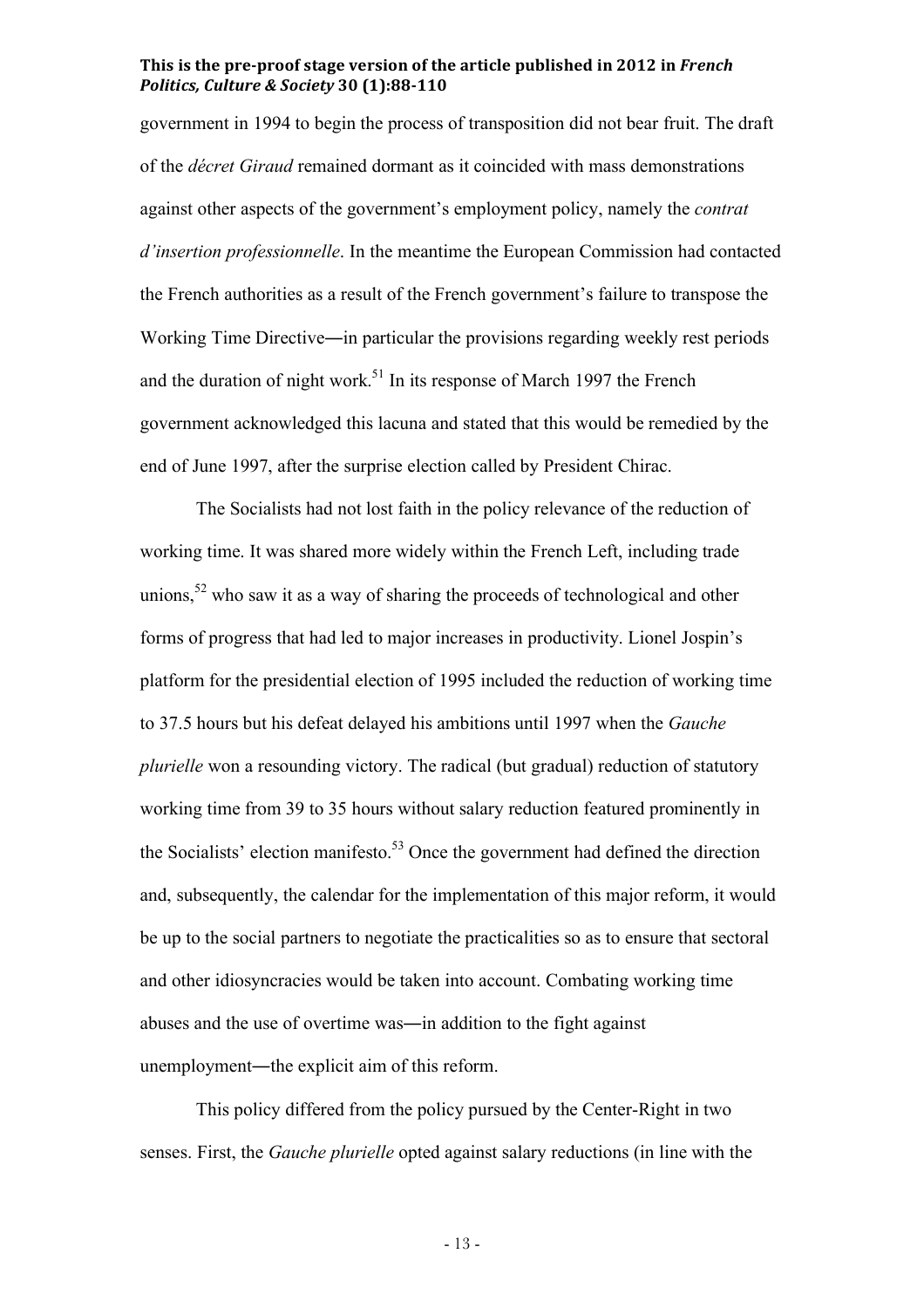Socialists' decision of 1982) so as to maintain the employees' purchasing power and, as a consequence, their capacity to contribute to growth. Second, the new policy combined the reduction of statutory working time with a determination to drastically discourage recourse to overtime, which was a major innovation. Allowing employers and employees to make extensive use of overtime would reduce the pressure for job creation thus undermining the central objective of this major political decision.

The government of the Left took action that involved both domestic policy change and the transposition of the Directive through the enactment of the *lois Aubry*, despite ferocious opposition from the major national employers' associations and their political allies<sup>54</sup> and criticism from some economists.<sup>55</sup> The first Aubry law<sup>56</sup> abolished the system introduced by the Robien Law, dealt with issues regarding the transposition of the Working Time Directive<sup>57</sup> and set out the basic parameters of the major policy reform. It left room for negotiations between the social partners on practical details―notably major issues such as the definition of overtime, part-time work, and minimum wage. In that sense, faithful to its tradition, the government of the Left restored the pre-eminence of the legislative route and encouraged negotiations between the social partners. These two methods were combined because of the weakness of the French trade unions. As a Socialist former Prime Minister put it, "avec un taux de syndicalisation de 8.5 pour cent, il n'y a que la loi. On n'a pas le choix." 58

The full transposition of the directive<sup>59</sup> entailed the introduction of a new definition of working time, the modification of the *Code du travail* by a series of decrees covering rest periods in specific sectors, the adoption of the second Aubry  $law<sup>60</sup>$  that resolved the problem of the twenty-four-hour weekly rest period and a  $law<sup>61</sup>$  that dealt with issues regarding night work. The first Aubry law offered a new

- 14 -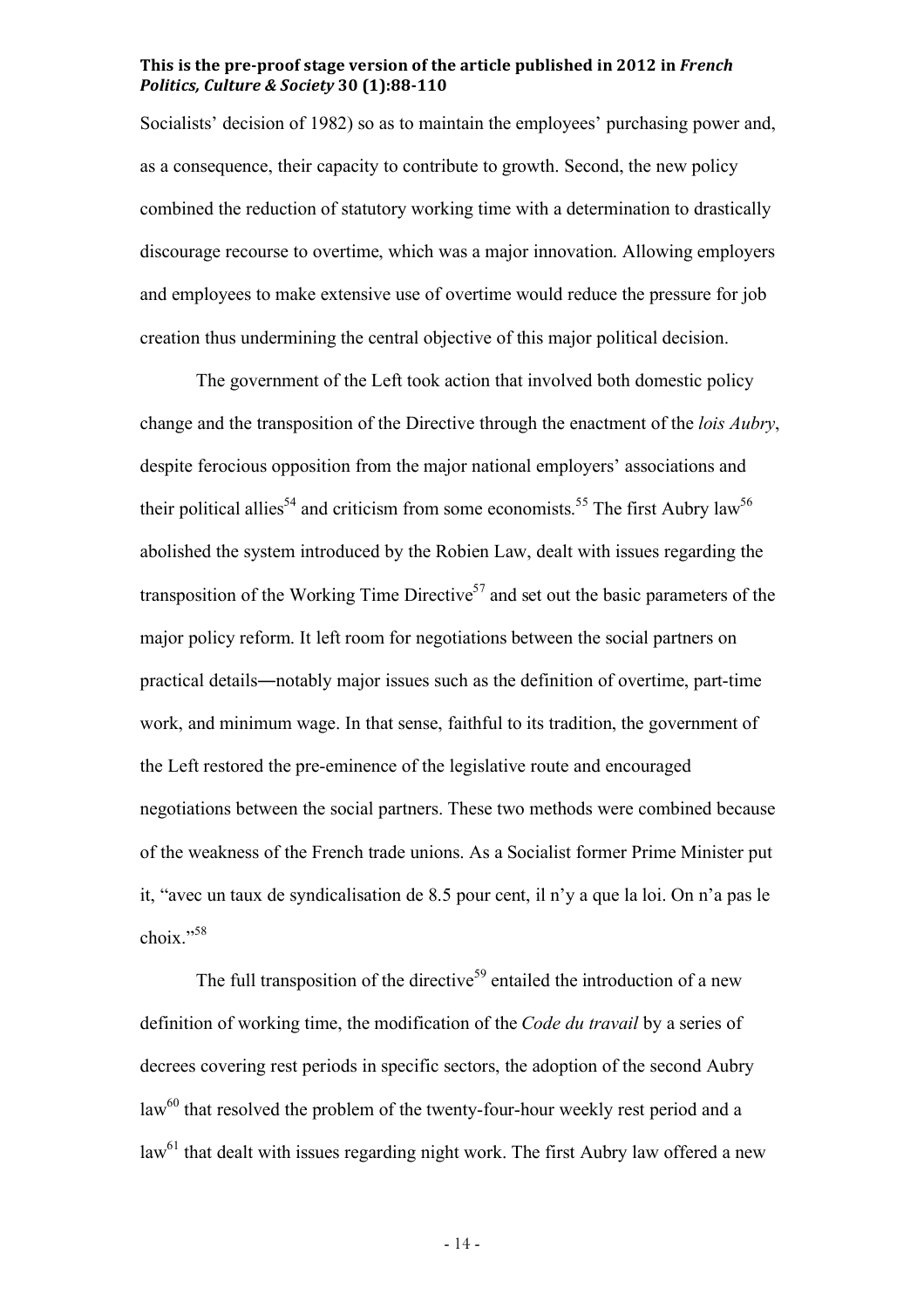definition of actual working time and reduced statutory working time to thirty-five hours per week. This would apply from 1 January 2000 to firms employing twenty persons or more and two years later for the rest. The same law also encouraged firms to negotiate with their employees a more rapid reduction of working time. The provision of financial aid was conditional on job creation (at least 6 percent for a 10 percent reduction of working time) and the commitment to maintain these jobs for at least two years. The second Aubry law built on the agreements that had been concluded in the meantime<sup>62</sup> and guaranteed the income of minimum wage workers for five years, significantly reduced the conditions for the provision of financial incentives to firms, and did not make particular demands on firms with regards to the calculation of the time actually worked.

Although France was not amongst the problematic EU member states in terms of the length of working time, the transposition of the Working Time Directive contributed to the re-balancing of the relationship between the social partners. Between them, the directive and domestic French legislation defined boundaries that curtailed the employers' autonomy whilst strengthening the employees' collective bargaining position. This contrasts markedly with the reforms introduced by the Right after its return to power in 2002 (see below). Although both of the main political camps in France traditionally place significant emphasis on the role of the social partners in this policy area, the Right―unlike the Left―was willing to do so without using legislation to frame the substantive decisions that would subsequently be made by the social partners.<sup>63</sup> This implies a belief in the neutrality of the state that is not shared by the Left. For the Left, negotiating power is not divided evenly between the social partners, thus the state has a duty to intervene. As will be demonstrated below,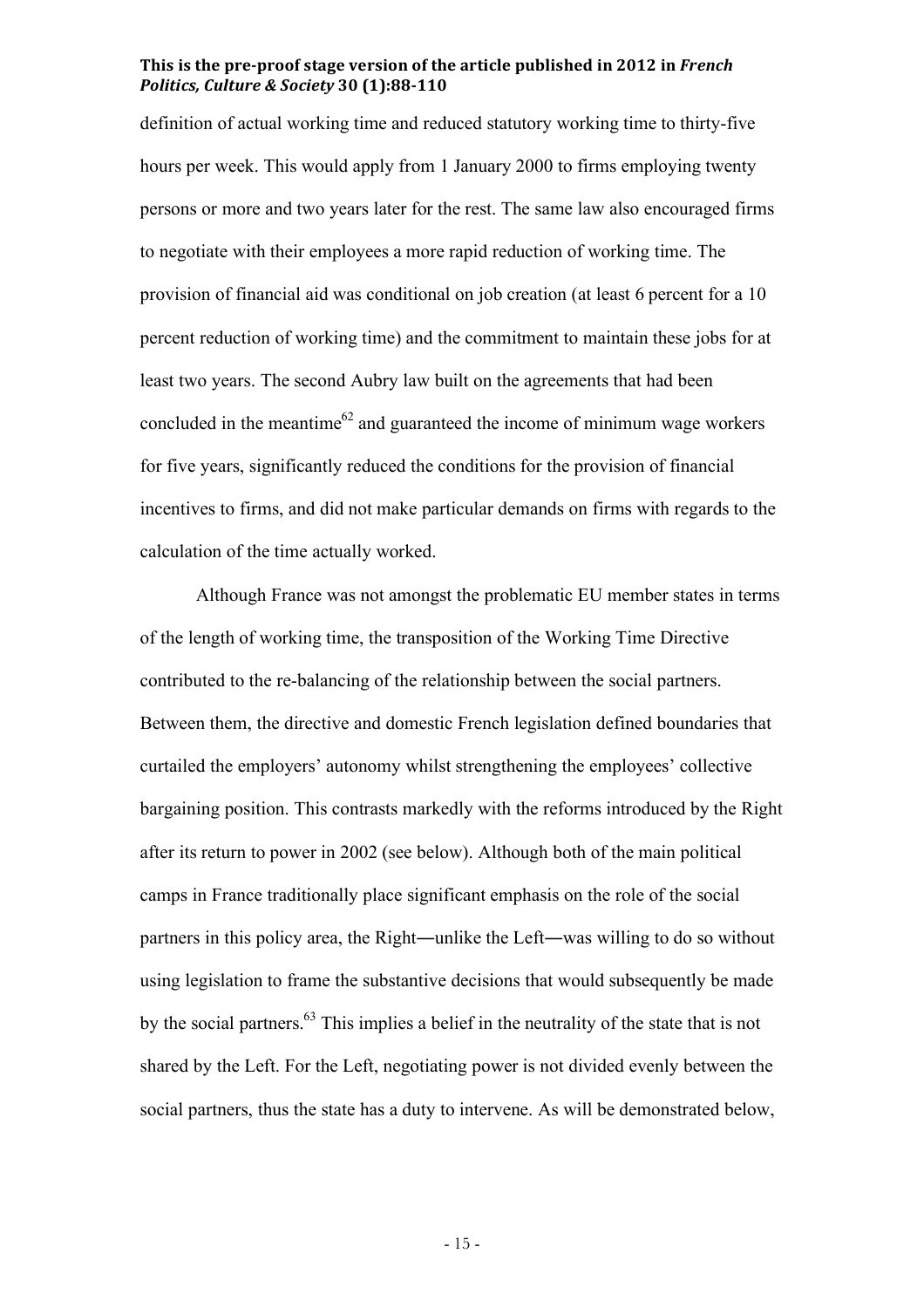the Right returned to these arrangements in an effort to alter the balance of power between employers and employees in the opposite direction.

The Jospin government significantly reduced the incentives for overtime—any time actually worked over and above thirty-five hours—in an effort to boost job creation. Until then—and after the return of the Right to power in 2002—these incentives were strong. Despite the premium rate of pay, employers preferred utilizing their existing workforce instead of recruiting and training new staff.<sup>64</sup> On this thorny issue, the Jospin government's decisions reflected an effort to find the middle way between trade unions and employers. The former, by and large, supported the reduction of overtime while the latter preferred its expansion. The second Aubry law left the limit intact except in cases of collective agreements that contain flexibility clauses enabling firms to deal with seasonal variation in their workload. 65 In addition, the option of utilizing the individual opt-out—the most controversial aspect of the directive―was rejected because the corresponding clause of the directive was seen as a temporary measure and, above all, its utilization was construed as unacceptable in the French context.<sup>66</sup> Finally, the Aubry laws dealt with the contentious issue of the working time of *cadres*. Until the late 1990s, their working time was covered by the general arrangements regarding other employees but French courts had acknowledged the exception of those whose pay is independent of their working time, usually senior executives whose tasks involve a significant degree of autonomy.<sup>67</sup> The second Aubry law formalized this arrangement specifically for this narrow category of executives as a response to the wishes<sup>68</sup> of the trade unions CFE-CGC and CFDT that are wellrepresented amongst unionized *cadres* and to the employers' attempt to extend the exemption to non-executives. It allows the conclusion of collective agreements that set a limit of 217 days per annum (*forfait en jours*, a working time package calculated

- 16 -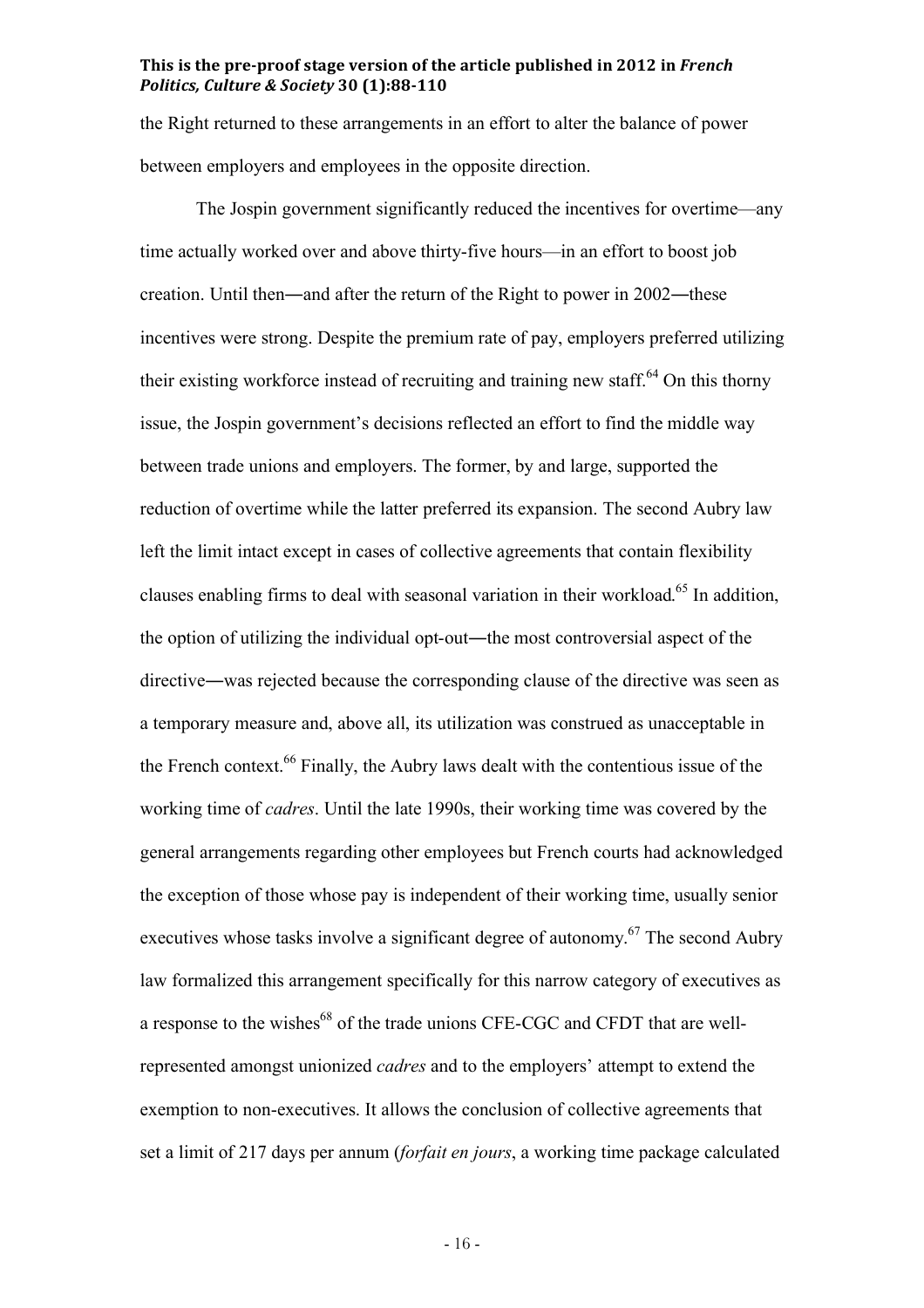in days rather than hours) for these executives, thus accepting that they could exceed the daily and weekly limits but ought to comply with the minimum daily and weekly rest periods (eleven and thirty-five consecutive hours respectively) introduced by the directive. The government's recognition of the specificity of the role of modern executives (in line with the directive) has had significant implications<sup>69</sup> at the stage of the implementation of these provisions (see below) partly because it has not been accompanied by safeguard measures.

#### *Beyond transposition: the impact of alternance*

Although the actual implementation of the framework put in place by the government of the Left has been marked by enduring (not party-specific) features of the French system (such as the complexity of legislation), evidence also indicates that the orientation of the parties in power directly affects the pattern of implementation even in a country where the directive *per se* was not itself controversial. In other words, who is in power matters, in line with the partisan hypothesis. As will be demonstrated below, decisions made by the government of the day in pursuit of domesticallydefined policy priorities have affected the implementation of the directive.

France was not thought to be associated with excessive working hours<sup>70</sup> at the time of the transposition of the Working Time Directive, on account of its labor legislation as well as the presence, since the nineteenth century, of the *Inspecteurs du travail*—who are responsible for its implementation on a day-to-day basis. They have wide-ranging powers to police the implementation of these provisions including the power to enter premises and obtain information that they can then use to initiate legal proceedings against employers suspected of breaches. They also provide information and advice to employers and employees, and facilitate the amicable resolution of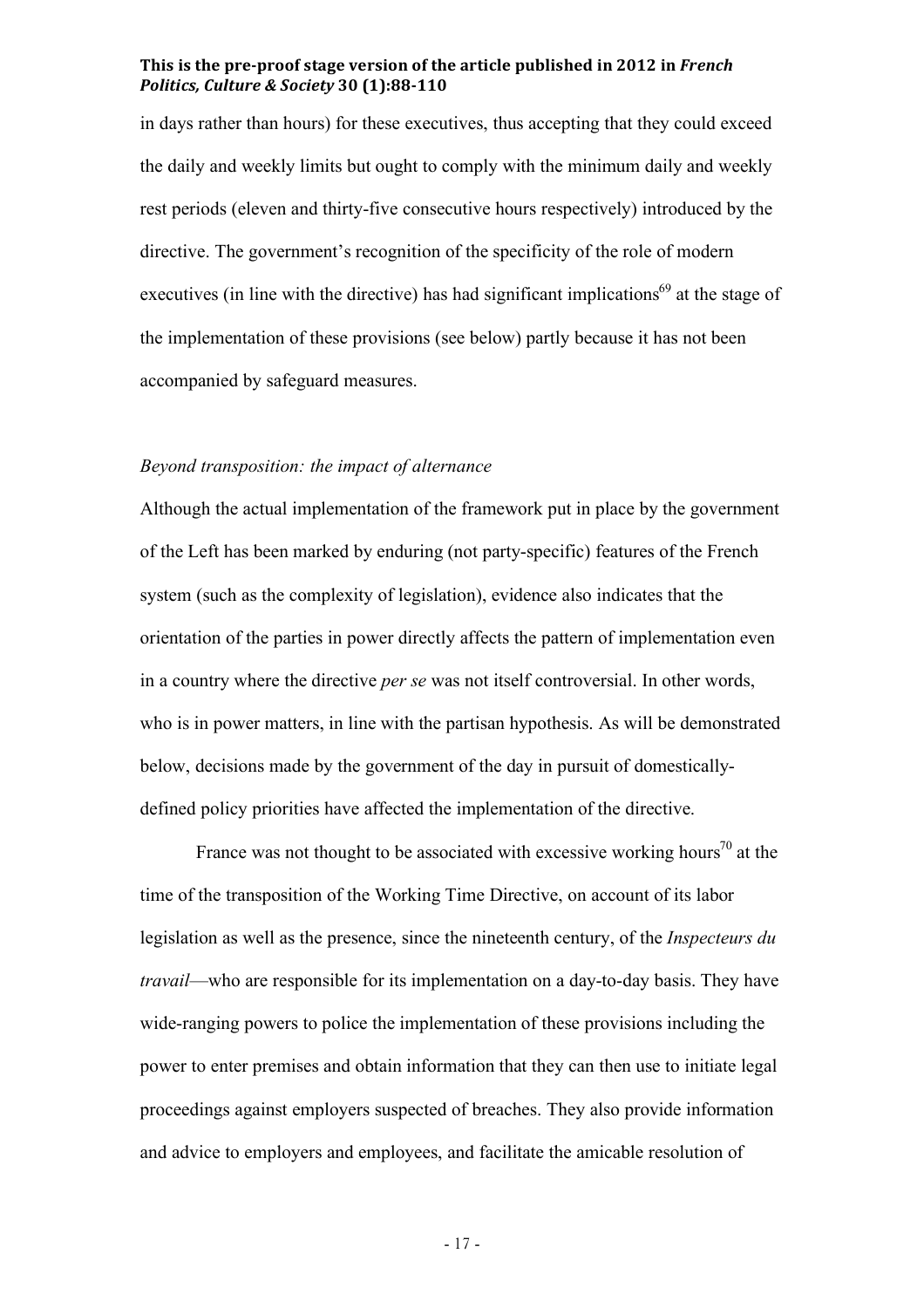differences. Nevertheless, the implementation of the Aubry laws mirrors both market realities and political priorities. After the return of the Right to power in 2002, this pattern became more pronounced in a manner that confirms the partisan hypothesis outlined above.

The implementation of the Aubry laws has three basic characteristics. First, it led to the creation of a significant number of jobs<sup>71</sup> as a result of reduced working time, salary moderation, and increased flexibility. Second, it promoted the diversification of the workforce, even within the same firm. Finally, it further promoted flexibility and has affected the quality of working conditions. The combination of reduced working time and increased flexibility deployed by the government of the Left was compatible with the directive. During this process the active French framework remained above the level stipulated, whereas the post-2002 drive towards liberalization introduced by the Right transformed the directive into a safety net for employees.

By the end of 2001 average weekly working time had been reduced to thirtysix hours<sup>72</sup> and approximately 300,000 jobs had been created, though the impact was greater in the firms that used the incentives offered by the laws than those that did not. This trend was not focused on part-time jobs. Finally, the introduction of the new system reduced the pace of recourse to fixed-term jobs.<sup>73</sup> The reduction of working time and the concomitant creation of jobs were largely based on increased flexibility (in line with the options offered by the Working Time Directive) and wage restraint<sup>74</sup> both of which were accepted by the employees and their representatives in conjunction with the initiative taken by Socialist-led government of the *Gauche plurielle*. Flexibility took two forms: modulation<sup>75</sup> and further recourse to the calculation of working time on an annual basis ("annualization"). 76 Workers and their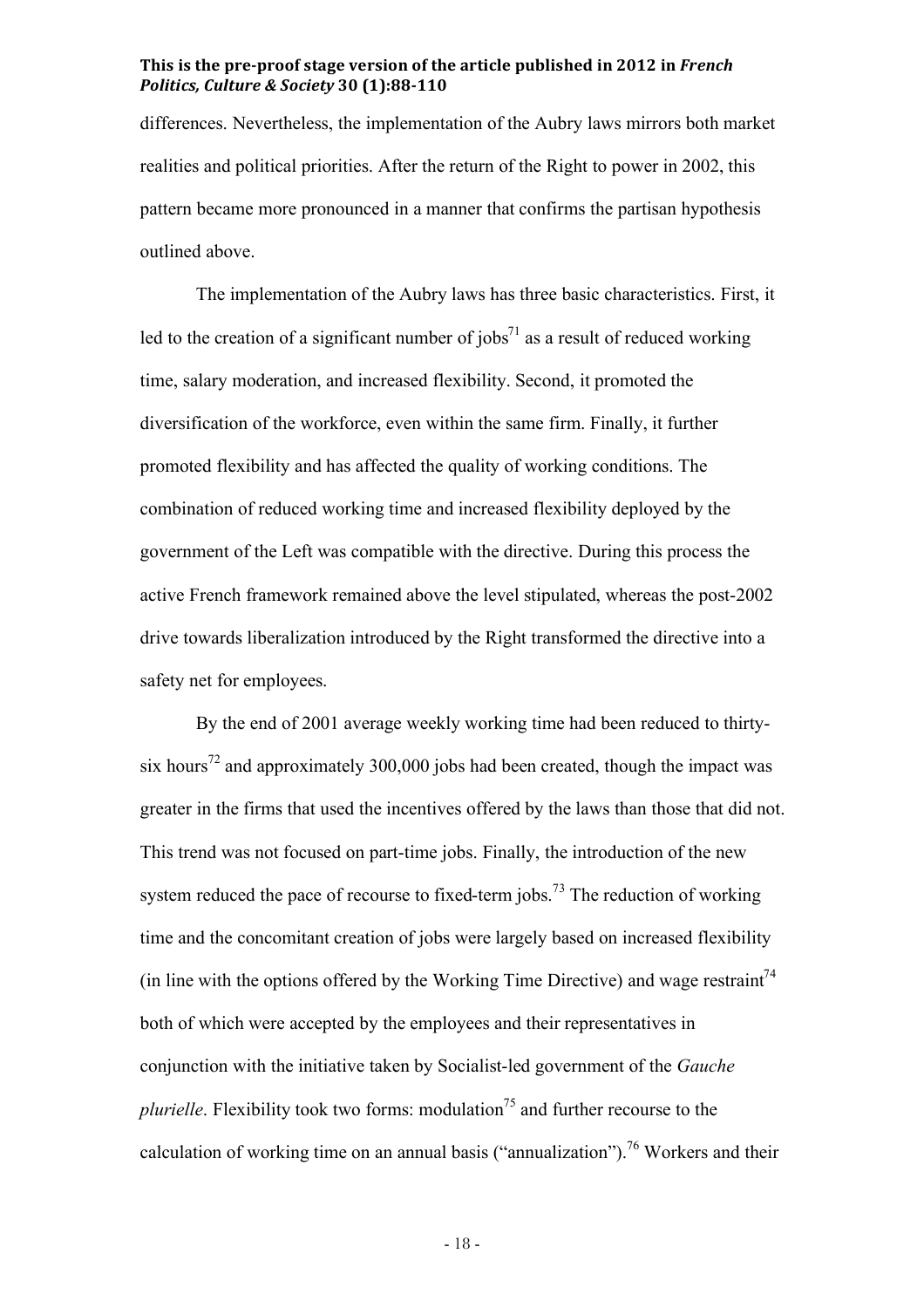representatives accepted the combined recourse to these forms of flexibility only after the government had turned them into parts of a broader and more transparent trade-off that also involved reduced working time as well as job creation. Though this part of the trade-off can be said to have operated in the way foreseen by the government, increased flexibility also generated problems in some sectors of the economy, including the problem of non-payment of overtime due to the extension of the reference period to a year.<sup>77</sup> It thus enhanced—at least initially—the appeal of the Right's response to the Aubry laws, especially in the run-up to the 2007 presidential election, in which the Right's candidate (Nicolas Sarkozy) campaigned on the slogan "travailler plus pour gagner plus."

Unlike executives and other employees with higher qualifications, less qualified staff (especially women) were much less satisfied<sup>78</sup> due to the use of modulation, employers' unilateral decisions regarding their new working time arrangements, and the overall intensification of work. Workers in this category often have even less autonomy in determining their work schedule and holidays, have to perform the same (or more) tasks in shorter periods of time and have often remained unaffected by job creation within the firm because new posts have not always been allocated to the units where work had intensified.<sup>79</sup> Other problems that were amplified after the return of the Right to power in 2002 occurred while some of the flexibility-related provisions of the Aubry laws were in force.

*Cadres* were working long hours even before the adoption of the Aubry laws<sup>80</sup> in part because their roles involve a degree of autonomy that is absent from the roles performed by other employees. To that extent, the Aubry laws recognized a concrete reality by introducing cadre-specific clauses such as the *forfait en jours*. The extension of the logic of these more flexible clauses to wider groups of employees

- 19 -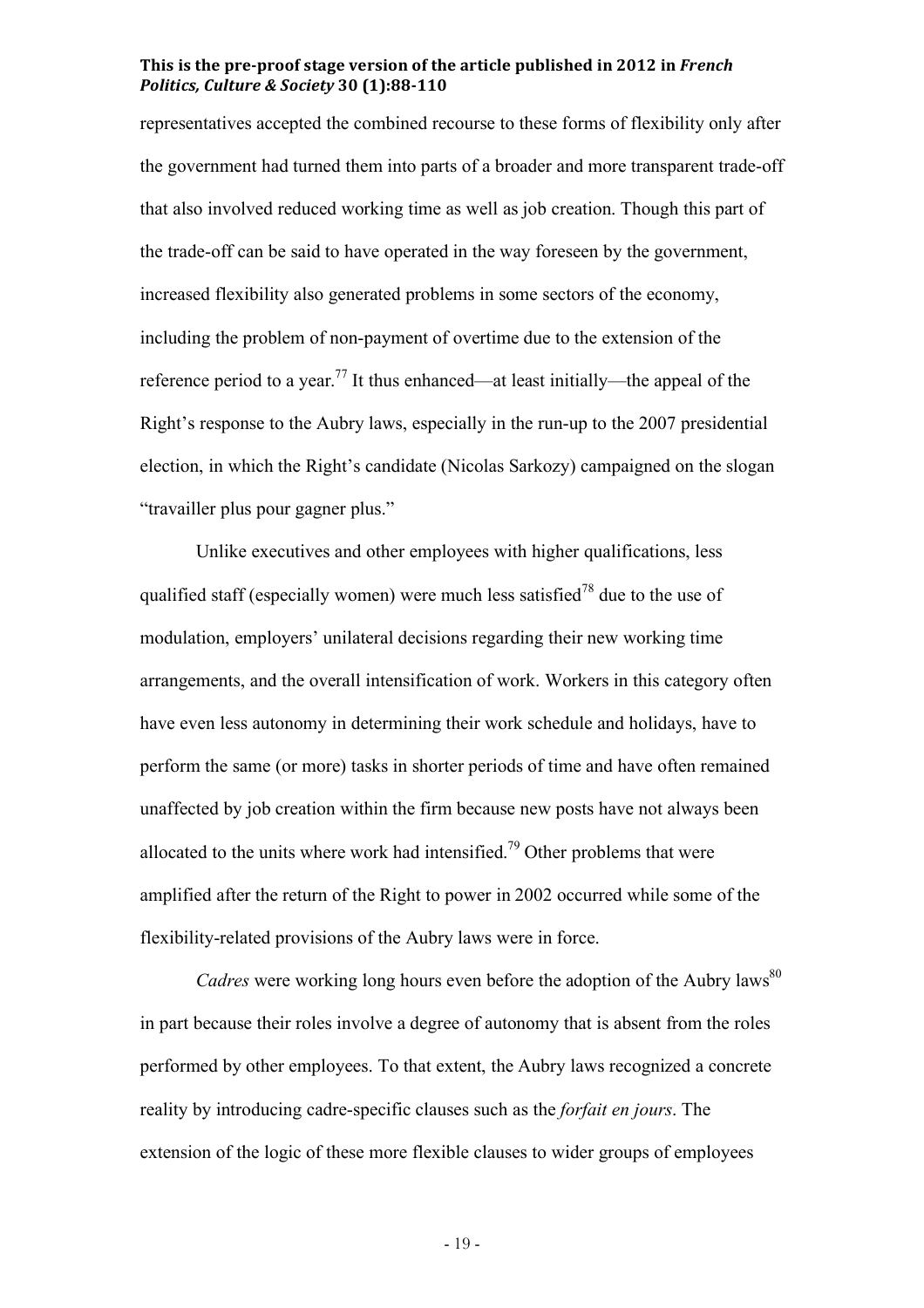after 2002 corresponds to the Right's determination to undermine as much as possible the framework introduced by the government of the *Gauche plurielle*, but in reality the problem originates not so much from the inconsistency of the law itself (or whether the daily and weekly rest limits are observed) but the relative autonomy of the employer to designate who falls into that category. This was at the heart of reforms introduced by the Right after 2002.

Two important sources of problems were structural: first, the weaknesses of the trade unions, and second, the complexity of the law. Trade unions were not always in a position to play an active role in the implementation of agreements even when these agreements allowed them to do so (as was often the case). Also, union officials acknowledged that even health and safety committees at firm level were not always in a position to fill the gap.<sup>81</sup> This problem is directly linked not only to the low levels of unionization, especially in the private sector, but also the increasing individualization of the workforce―which the Aubry laws inadvertently encouraged. The second problem that preceded the adoption of the Aubry laws<sup>82</sup> but was exacerbated by them (and much more so by the reforms introduced by the Right after 2002) is the complexity of the law. This is linked to simple issues of legislative drafting and the adoption of several clauses that derogate from, partly amend, repeal or extend previous arrangements. It is also a result of key substantive choices such as the recourse to annualization and increased emphasis on the level of the firm and the individualization of work timetables. The combination of these factors undermines the capacity of labor inspectors to perform their duties. This problem has been exacerbated by conscious decisions made by the governments of the Right after 2002, but it was present as early as 2001.<sup>83</sup>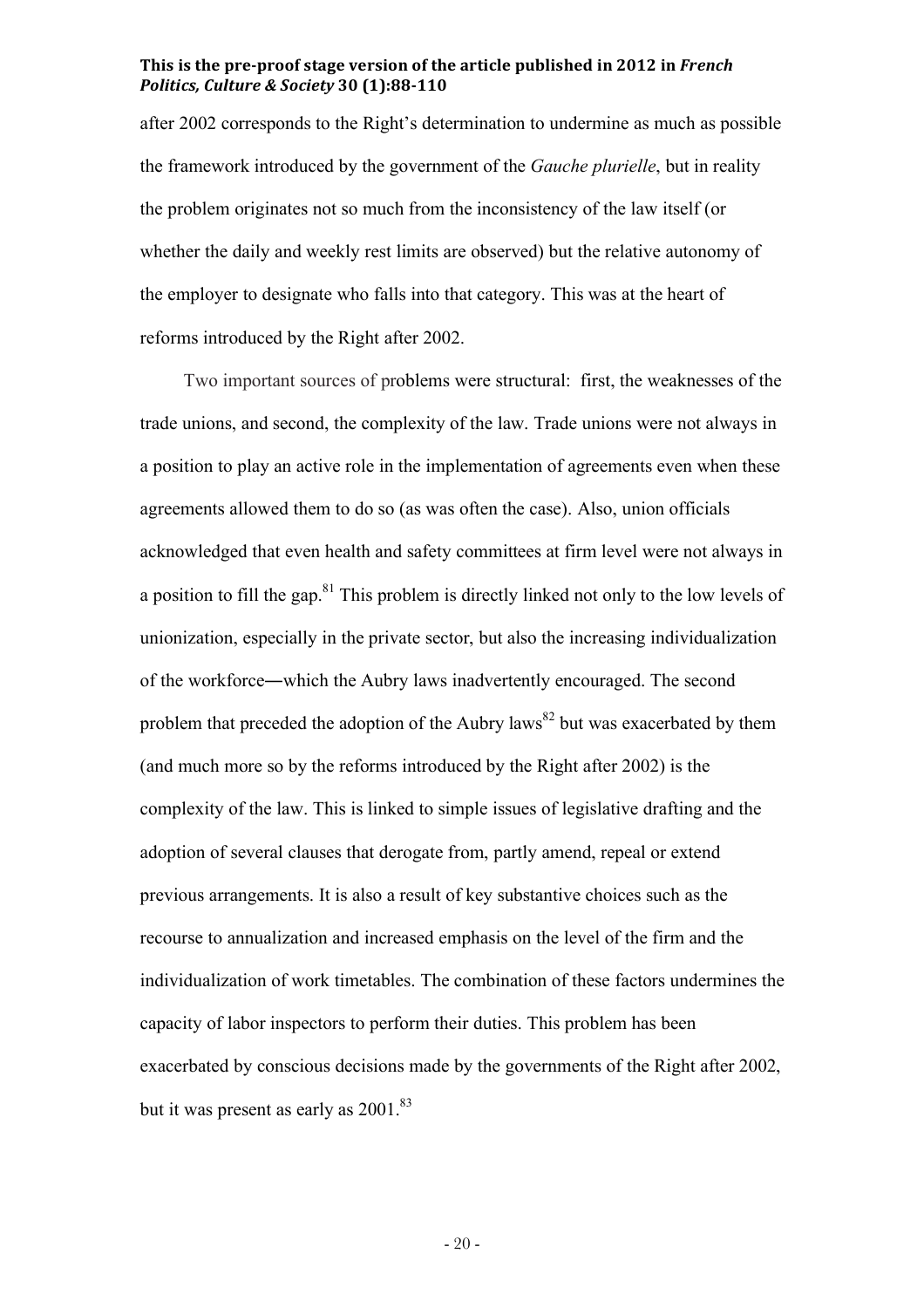The response of the Right after its return to power in 2002 was a direct and sustained  $84$  effort to turn the regulation of working time into a core aspect of competition between firms. Whereas in the past the differences between the two main political camps allowed the domestic regulation of working time to remain clearly above the standards stipulated by the Working Time Directive, the post-2002 reforms introduced by the Right effectively turned EU legislation into a safety net for French employees. The Right's pursuit of liberalization pushes standards much closer to (or, at times, even below) the level stipulated by the directive. These reforms focus on three core elements of the Aubry laws—the duration and cost of overtime and―more importantly―flexibility. As regards overtime, the Right's choices contradict those of the *Gauche plurielle*. In terms of flexibility, the Right has promoted it even further. While not explicitly abolishing the thirty-five-hour week, these changes have transformed it beyond recognition in a manner that directly corresponds to the wishes of the *patronat*. As early as 2000 the Mouvement des Entreprises de France (MEDEF), France's biggest union for employers, was calling for a radical reform that would turn the firm into the core of the system, reversing the hitherto existing hierarchy of norms. This amounted to major changes in the mode of the regulation of working time and the balance of power between employers and employees. This is precisely what followed the Right's electoral victories in 2002 and, especially, in 2007.

In one of the first measures of the Raffarin government, François Fillon―then labor minister―left the *durée légale* intact but dramatically increased the overtime quota,<sup>85</sup> thus effectively raising weekly working time from thirty-five to thirty-nine hours<sup>86</sup> despite opposition from trade unions. This was a victory for the employers whose representatives had unsuccessfully sought to obtain the same result when the

- 21 -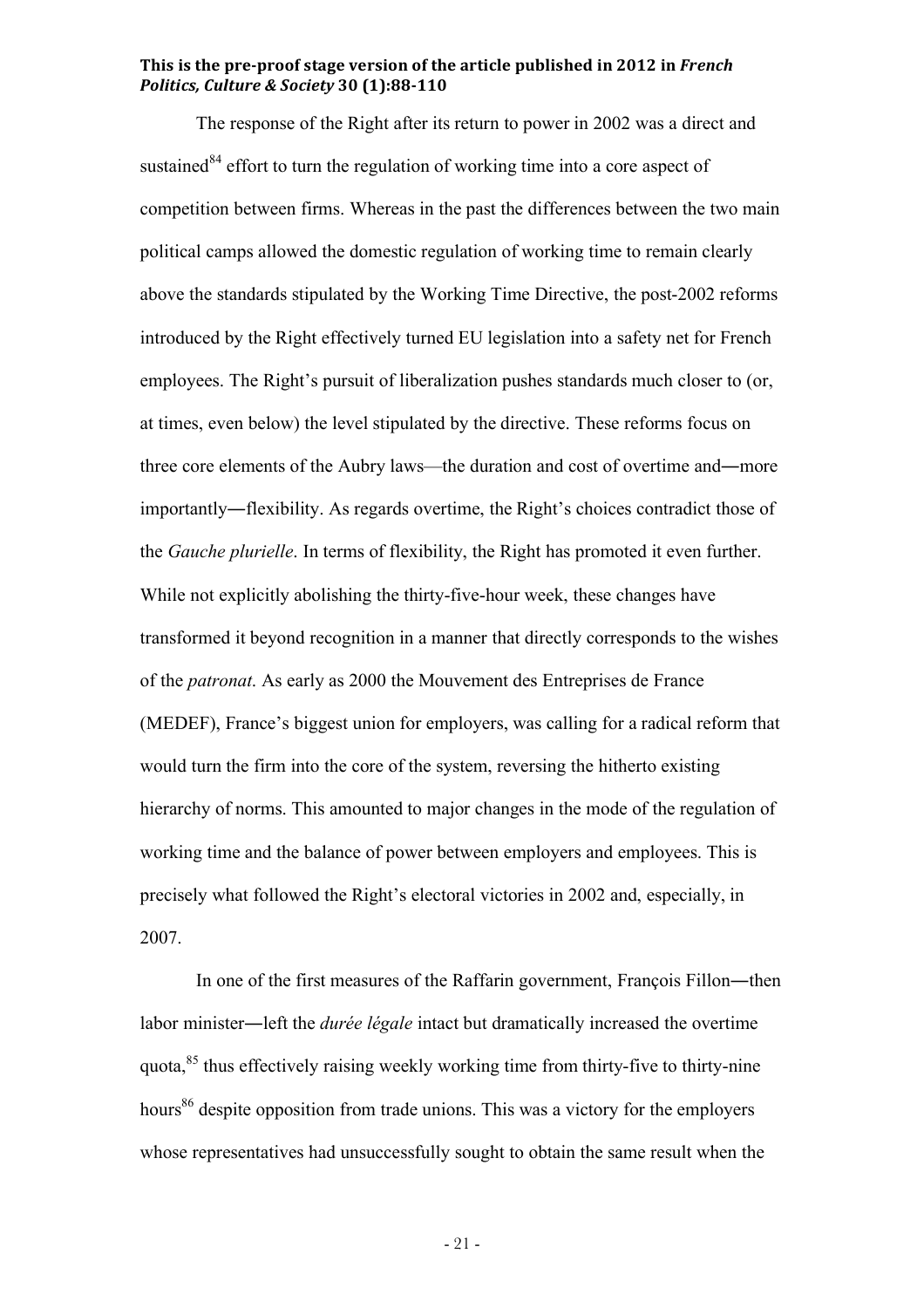second Aubry law was being prepared. 87 The *loi Fillon* also significantly reduced the cost of overtime and generalized the system of *forfait en jours* that had hitherto been limited to executives. The reduction of the cost of overtime is couched in the belief (widely shared amongst politicians on the Right of the political spectrum) that job creation under the Aubry laws owes much more to the reduction of labor costs than the reduction of statutory working time.

The other central aspect of the reforms introduced after 2002 concerns the hierarchy of norms in the area of employment legislation and the extension of the scope for derogations.<sup>88</sup> Until then agreements reached at one level of collective bargaining (e.g. the firm) could derogate from an agreement reached at a higher level (e.g. the sector) only if these derogations were beneficial for the workers. This fundamental principle of French labor law reflected the notion that the relationship of employment was not balanced and—as a result—the weaker party (i.e. the individual worker) ought to be protected and this was part of the role of the state which, clearly, was not (indeed, *should not* be) neutral. The new arrangement allows such derogations in most aspects of employment relations unless the agreement reached at the higher level explicitly excludes this possibility (which effectively offers employers veto power). Crucially, the new law allows<sup>89</sup> agreements at the level of firms to cover issues―such as overtime quotas and the premium paid for overtime―that had hitherto been reserved for negotiations at the sectoral level where the bargaining power of the employees' representatives is greater. In short, the new arrangements decentralized bargaining towards the firm and enhanced the bargaining power of employers vis-à-vis employees. Finally, the role of street-level implementers has become a great deal more difficult because an already complicated set of arrangements has been rendered even more complex.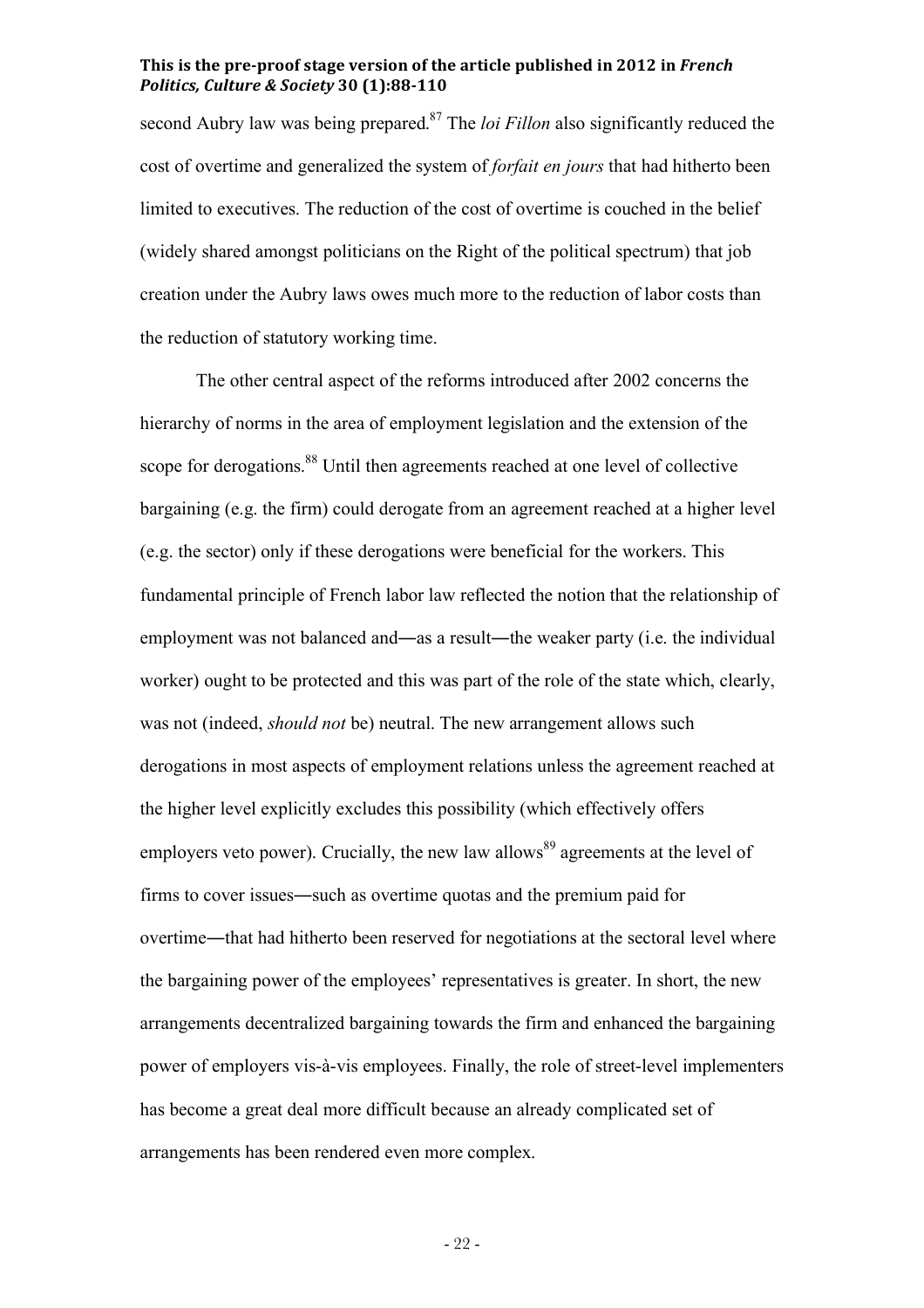The reforms that followed amplified the trend towards more flexibility, especially after the elections of 2007. Nicolas Sarkozy had campaigned vigorously on the need for economic reform along neo-liberal lines. <sup>90</sup> The *loi en faveur du travail,*  de *l'emploi et du pouvoir d'achat* (loi TEPA<sup>91</sup>) and the law enacted in August 2008,<sup>92</sup> further amplified the key features of the policy of the Right—flexibility and recourse to artificially cheaper overtime. Finally, in a move of great symbolic importance, since 2008 the working time-related provisions of the Code du Travail appear in the part that concerns the salaries rather than the working conditions as had hitherto been the case.

Increased autonomy for employers has been associated with problems regarding the flexible use of the workforce, particularly in sectors marked by lowskilled and often precarious jobs and low levels of trade union membership logistics, retail, cleaning, and security, for example.<sup>93</sup> Although the second Aubry law stipulated that changes could be made to an employee's work schedule only after a week's notice had been served, meeting this *délai de prévenance* remains problematic―despite the fact that the same principle was reiterated in 2008―as frequent and sudden changes are made to work schedules and employees (or their representatives) are not always consulted.<sup>94</sup> These problems in the aforementioned sectors are linked to the precarious nature of these jobs and the fact that low-skilled employees can be easily replaced. More importantly, the reversal of the hierarchy of norms has had a profound effect on the "ground"<sup>95</sup> where the task of labor inspectors has become much harder because facts have to be compared to a much more complicated and highly individualized<sup>96</sup> set of arrangements. This renders controls much more time-consuming, uncertain, and cumbersome. Though complexity is not a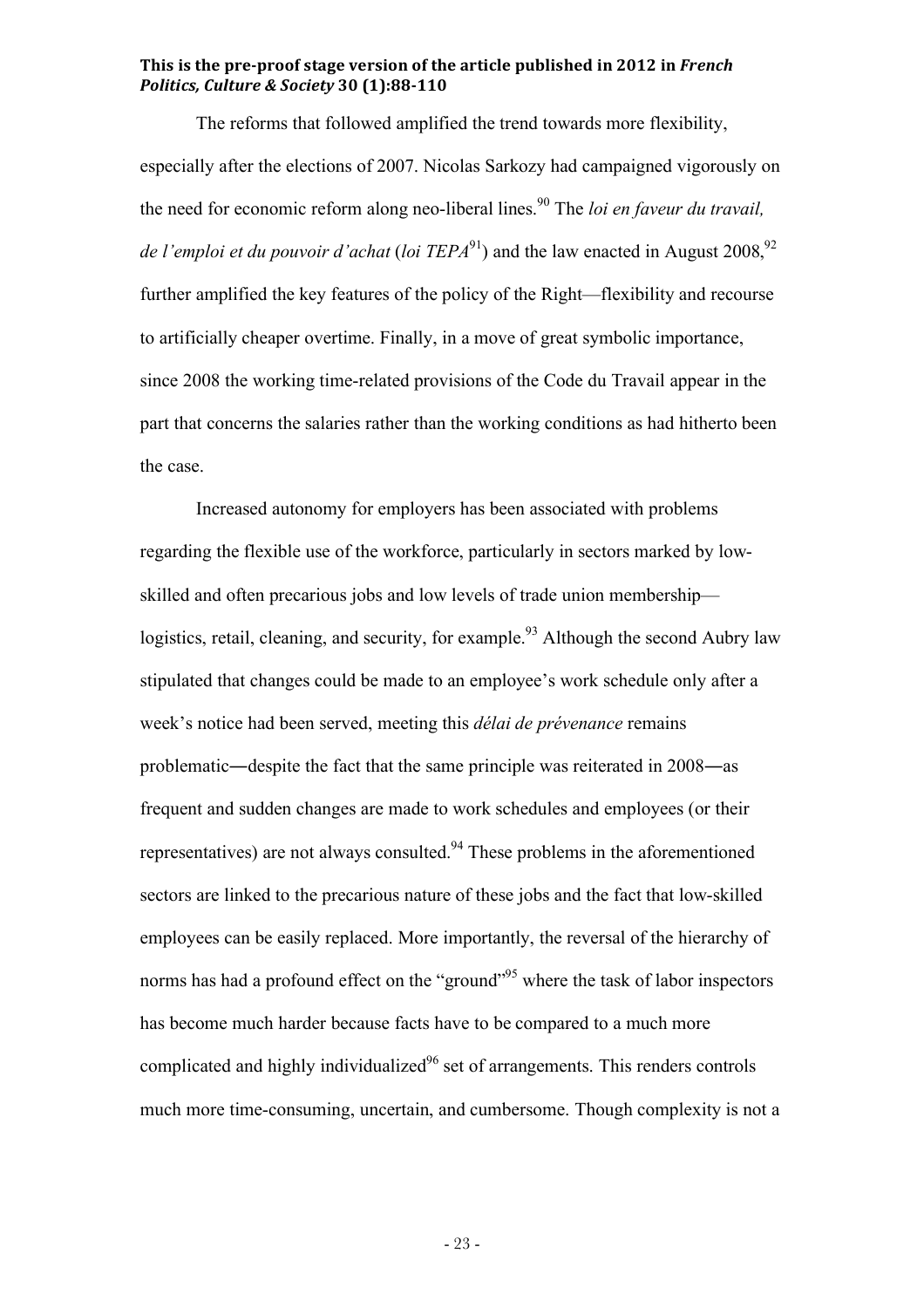new feature of French labor law, it reached unprecedented levels after 2002 and, especially, after 2007.

In addition to undermining the credibility of the law and―often―the workers' understanding of the rules that apply to them, complexity increases the importance of the operational *autonomy* and *capacity* of French labor inspectors. Labor inspectors have seen their autonomy reduced indirectly as a result of the growing significance of firm-level agreements whose complexity (coupled with additional duties) increases the demands made on inspectors' limited time.<sup>97</sup> In addition, increasingly complex legal and, more often, sector- and firm-specific arrangements increase the demand for (and the importance of) the inspectors' advisory service. In addition, the reduction of support staff means that inspectors are compelled to deal with administrative matters to the detriment of their core function, which is to conduct inspections at the level of individual firms.<sup>98</sup> These developments undermine the inspectors' capacity to carry out their duties in the effective way that is required.

Although the promotion of flexibility was not its exclusive trait, the Right significantly amplified it by reducing the gap between the hitherto higher level of protection offered by French domestic arrangements and the provisions of the directive, effectively turning the latter into a safety net. This is exemplified by the case of cadres. Under the governments of the Right what initially was a cadre-specific arrangement was transformed into a mechanism for the promotion of flexibility for much wider (and substantially different) groups of employees. The nature of this change owes a lot to the logic that permeates the directive's opt-out clause. Although that option was not used when the directive was transposed into French law, the governments of the Right have promoted the logic that underpins it without explicitly

- 24 -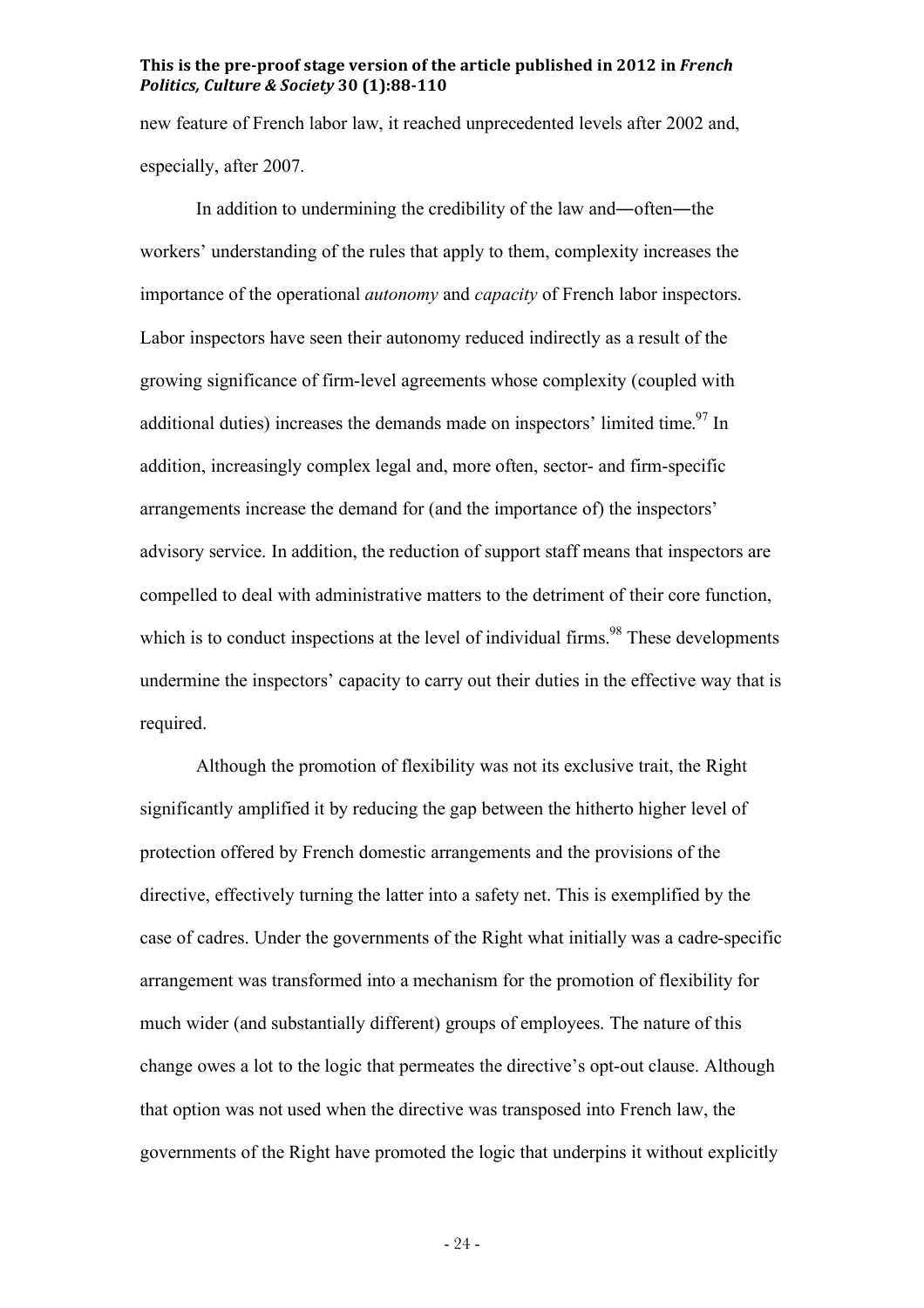espousing it<sup>99</sup> so as to avoid the associated political cost. This has led to the emergence of the opt-out *à la française*. Employers have used the flexible cadrespecific arrangements as an opportunity to avoid meeting some of the requirements of the directive by extending them to a category of employees who―among labor inspectors―are known as *faux cadres*, employees who do not have the executives' autonomy and receive a salary that is significantly inferior to that of a real executive. Rather, they were either arbitrarily classified as "cadres" or were initially attracted to this status as a result of the several additional days of paid holidays that are linked to it prior to realizing the problems that were associated with it (such as the safeguards that the unions wanted to see introduced and the fact that they can be legally expected to work up to 78 hours per week). The Right-wing governments' subsequent extension of the scope of the *forfait en jours* has reduced the employers' incentives to have recourse to this practice. It recognizes the reality on the ground and serves as a mechanism for the promotion of flexibility across the workforce and at the same time, it turns the directive into a real safety net since its provisions regarding daily and weekly rest periods (eleven and thirty-five hours respectively) apply. This broader trend does not eliminate sectoral differences. Large supermarkets and other similar chains (collectively known as *grande distribution*), the retail sector and IT services are more problematic than others but the root cause is not dissimilar to the one found elsewhere: these relatively new sectors are not permeated by the culture of trade unionism that exists elsewhere and collective negotiations take place at the level of the firm, rather than the sector. $100$ 

#### **Conclusion**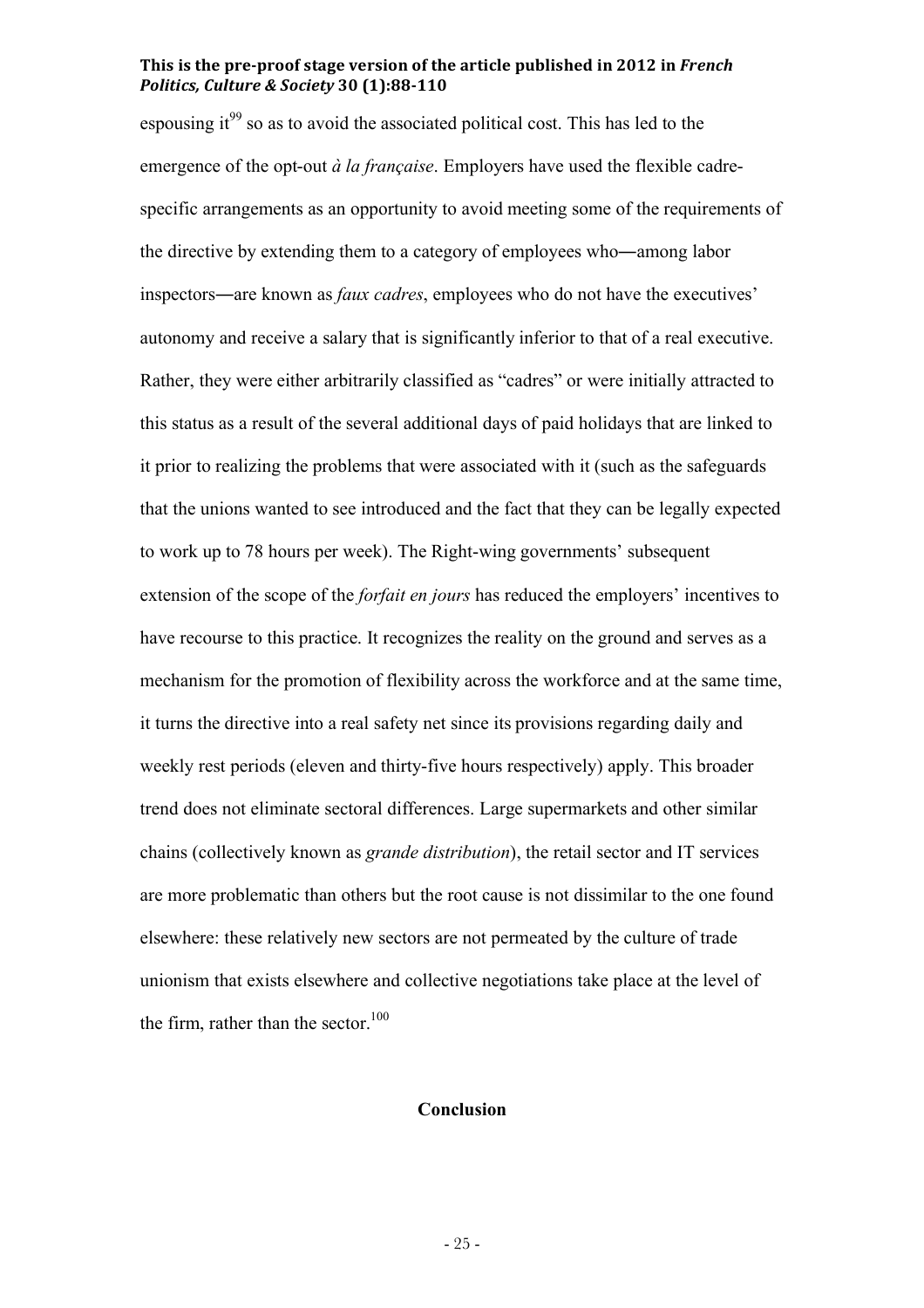Partisan government is at the heart of the four key choices that have characterized the implementation process in France. First, while the Jospin-led government explicitly avoided the introduction of the individual opt-out into the domestic arrangements, the post-2002 governments of the Right introduced it albeit in all but name. Far from exemplifying their attachment to the domestic arrangements, the fact that the French governments of the Right chose a less transparent approach owes a great deal to their determination to minimize the mobilization of opposition to their decision. Second, unlike the governments of the Left, those of the Right have reduced the capacity of labor inspectors to devote the required attention to policing the implementation of domestic legislation. Third, the decision of the governments of the Right to reverse the hierarchy of norms in employment law has undermined the capacity of the trade unions to promote the interests of the weaker party in employment relations. In contrast, this central decision has effectively turned working time arrangements into an element of competition between firms. Finally―and most crucially―unlike the governments of the Left, those of the Right have―since 2002 and more so since 2007―treated EU policy as one that sets standards from which French arrangements should not depart drastically so as to ensure that French firms are not disadvantaged in comparison to their competitors from abroad.

None of the alternative explanations can provide a better account than the partisan hypothesis. First, a culture-based account would not offer a convincing alternative because it does not explain the differences between the two parties. The culture did not change in 1997 or in 2002. The parties in government did. Second, the key changes did not result from the inability of the French politico-administrative machinery to cope with the exigencies of this directive. While it is true that a part of the pattern observed in the post-transposition stage can be attributed to the capacities

- 26 -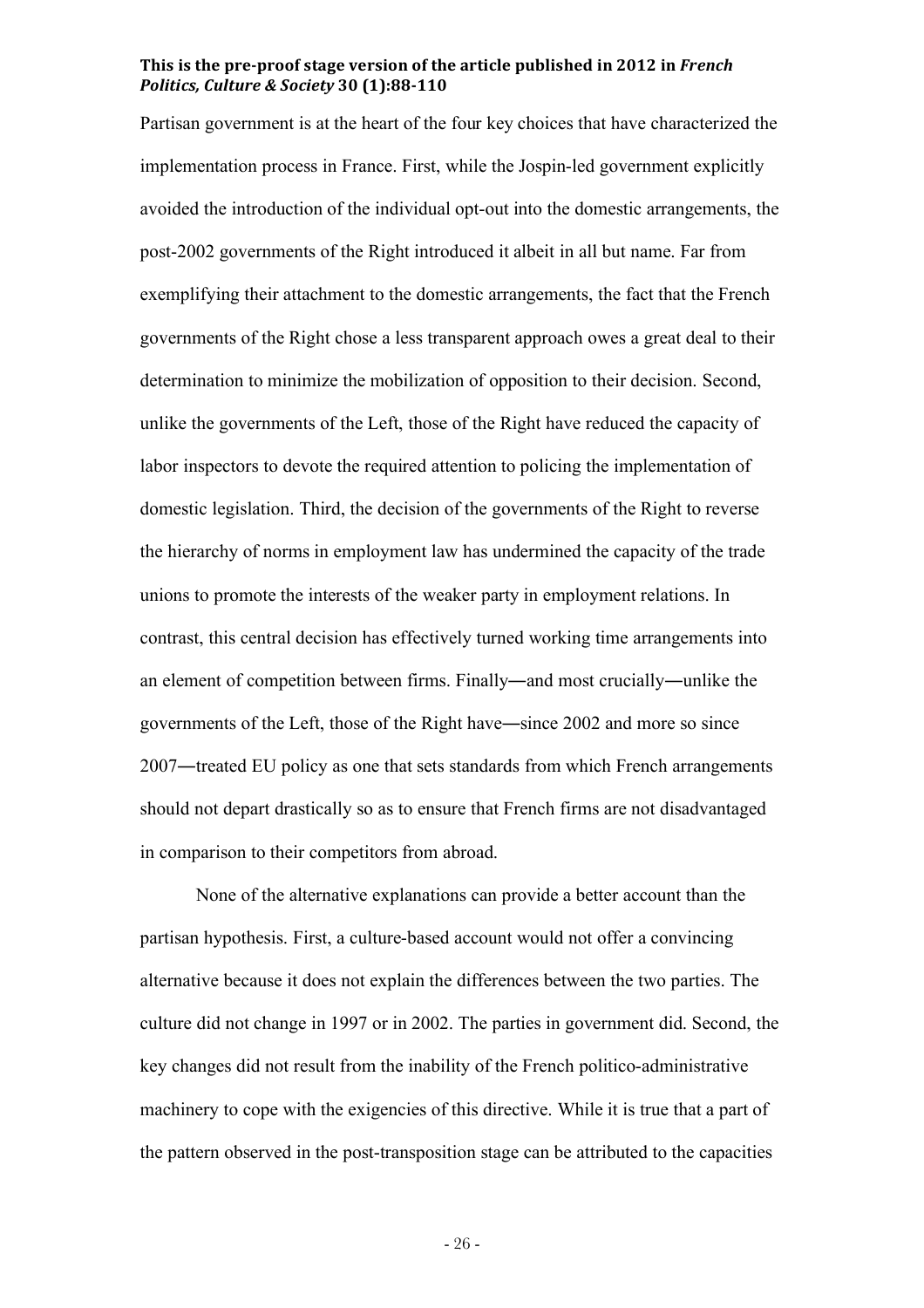of the *administrative* actors involved in this process, these capacities have been shown to reflect clear *political* decisions of the government thus confirming the partisan hypothesis.

This article reveals that a better understanding of the preferences of the ruling parties can shed light on the dynamics of this process. Much of the preceding analysis might indirectly be taken as an indication of the predominance of domestic policy considerations—the essence of the so-called "world of neglect"<sup>101</sup>—since compliance with the directive was not the primary objective of the Aubry laws or the legislation enacted by the Right after 2002. But if analysis ended with this assertion, it would be both misleading and incomplete since it would imply that domestic and EU policies can (or even should) be treated as separate constructs and one can (or does) operate in isolation from the other. In reality, EU policy is actually implemented not in a vacuum but in a specific socio-political milieu where ruling parties make consequential decisions and, potentially, a difference. There is evidence that the applicability of the partisan hypothesis is much broader than one might think.<sup>102</sup> Instead of replacing one sweeping claim with another, we need detailed comparisons within and across sectors that will help paint a more nuanced and accurate picture of the conditions in which parties make a difference.

**Dimitrakopoulos** is Senior Lecturer in Politics at Birkbeck College, University of London. He has published widely on several aspects of the politics of European integration. He is the author of *The Power of the Centre* (Manchester University Press, 2008) and the editor of *Social Democracy and European Integration: The Politics of Preference Formation* (Routledge, 2011). His work has appeared, *inter alia*, in *Political Studies*, the *European Journal of Political Research,* the *European* 

- 27 -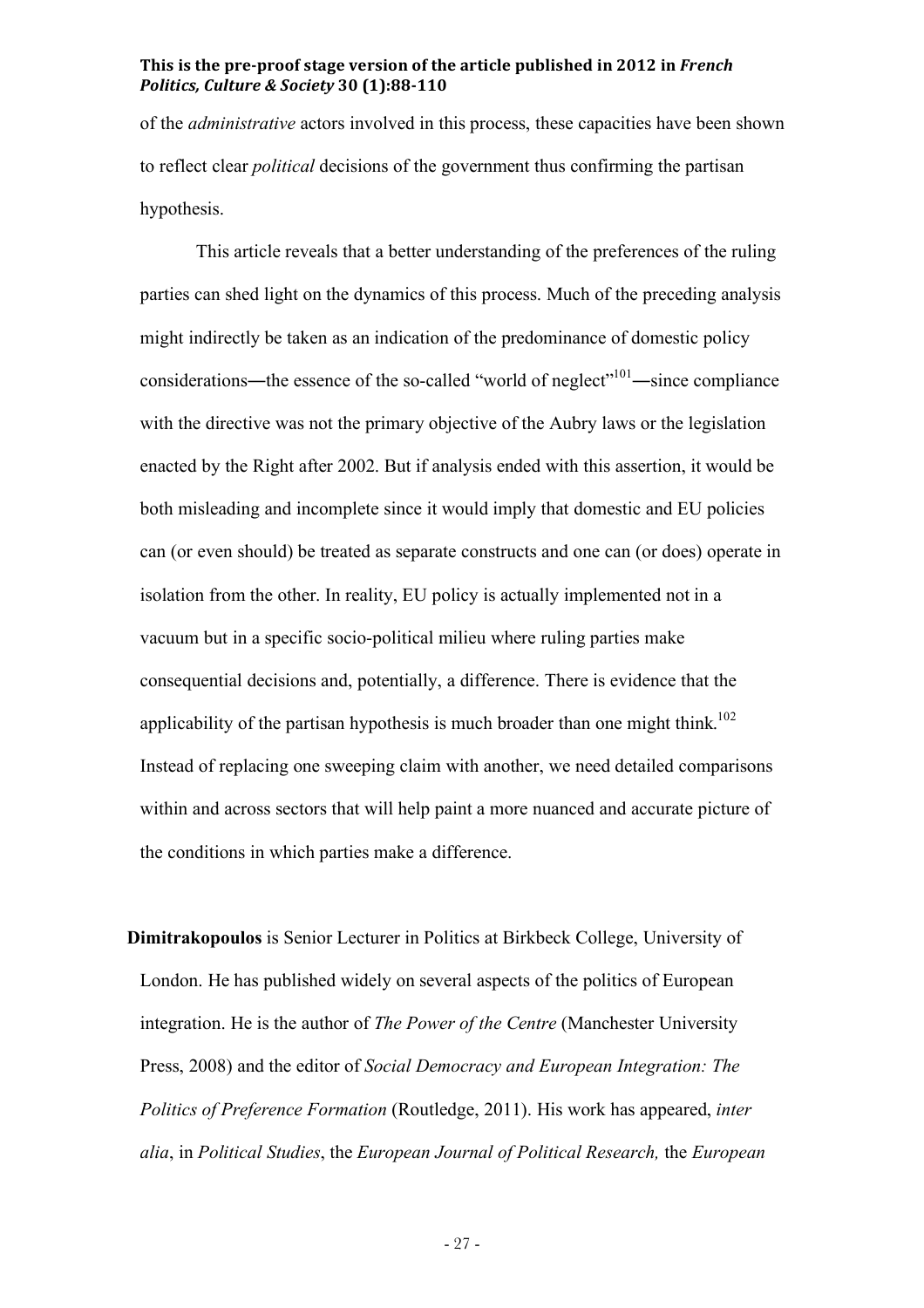*Journal of International Relations*, the *Journal of Common Market Studies* and *Critique Internationale*.

# **Notes**

- $\overline{a}$ \*The author is grateful to the twenty-nine interviewees (politicians, civil servants, trade unionists, representatives of business and labor inspectors) who granted interviews in the course of 2009 for the purposes of the research reported here. The author is especially indebted to the labor inspectors who offered extensive comments on a longer version of this article and this journal's referees and editor for their constructive comments and encouragement. The usual disclaimer applies. The financial support provided by the UK's ESRC (grant RES-000-22-2510) is gratefully acknowledged.
- 1 Sally Marthaler, "*La Course au Centre*: Policy Convergence and Partisanship in France, 1981–2002," *French Politics, Culture & Society* 28, 2 (2010), 90–91.
- <sup>2</sup> Simon Hix, *What's Wrong with the European Union and How to Fix it* (Cambridge: Polity, 2008), 44.
- $3$  The distinction between the Left and the Right also offers voters helpful cues that enable them to make sense of political reality. Oddbjørn Knutsen, "Expert Judgements of the Left-Right Location of Political Parties: A Comparative Longitudinal Study," *West European Politics* 21, 2 (1998), 63.
- 4 Hussein Kassim, "France and the European Union under the Chirac Presidency," in *Developments in French Politics 4*, eds. Alistair Cole et al. (Basingstoke: Palgrave, 2008), 273; Muriel de l'Écotais, *Europe: La France Qui Triche?* (Paris: Belin, 2008).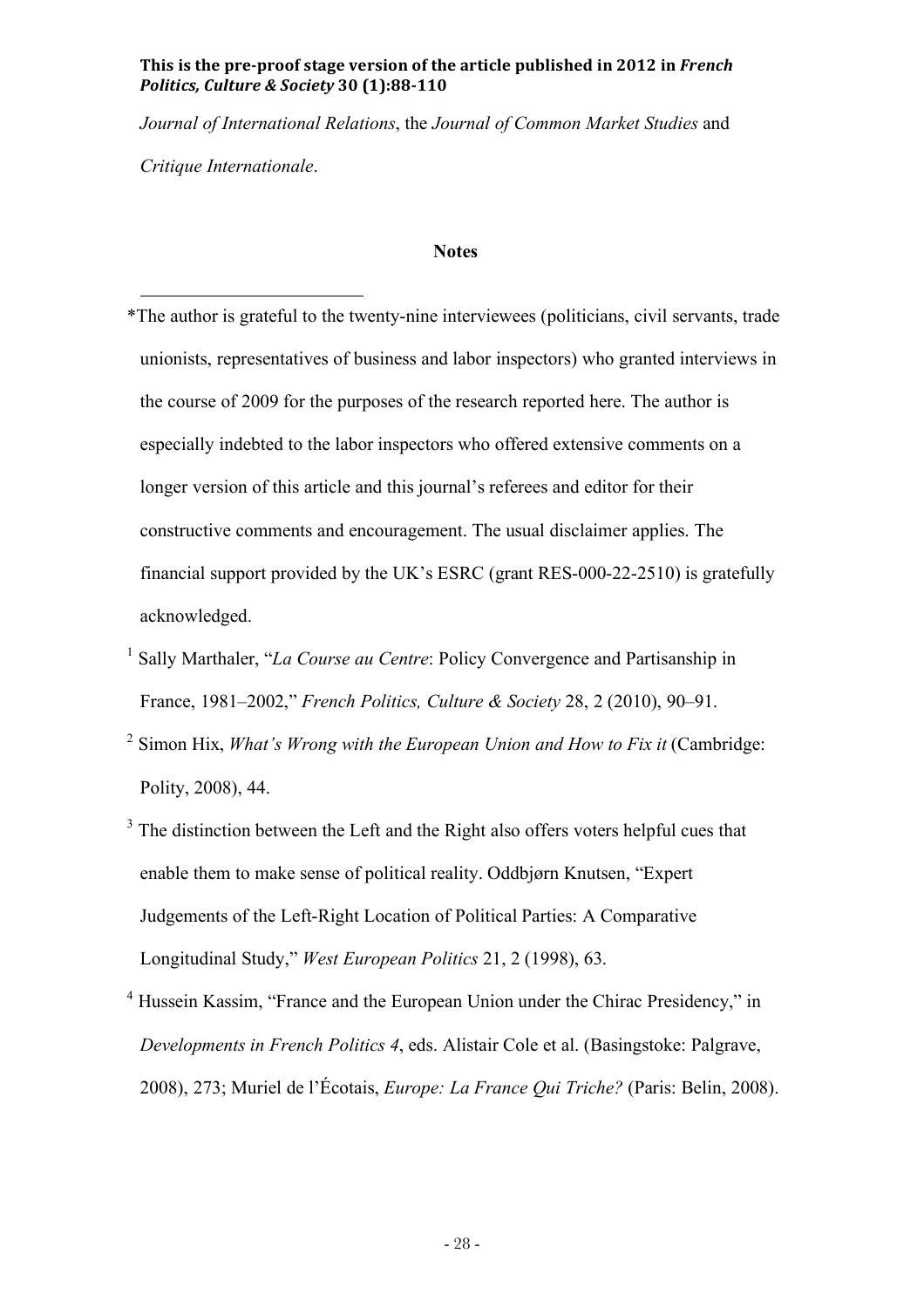- $5\frac{1}{10}$  This is by far the most visible element of the broader implementation process but governments make enduringly consequential choices when they subsequently put these rules into effect.
- <sup>6</sup> Gerda Falkner et al., *Complying with Europe: E.U. Harmonisation and Soft Law in the Member States* (Cambridge: Cambridge University Press, 2005), 323, 338–39.
- $<sup>7</sup>$  It highlights the relevance of several explanatory factors including institutions,</sup> culture, and, finally, material factors such as reputation costs and the role of domestic interest groups. See Oran R. Young, "The effectiveness of international institutions: hard cases and critical variables," in *Governance without Government*, ed. James N. Rosenau and Ernst-Otto Czempiel (Cambridge: Cambridge University Press, 1992); Oran R. Young, *Compliance and Public Authority* (Baltimore: Johns Hopkins University Press, 1979); Peter F. Cowhey, "Domestic Institutions and the Credibility of International Commitments: Japan and the United States," *International Organization* 47, 2 (1993). For a useful review of the large literature on member states' "compliance" with EU law see Oliver Treib, "Implementing and Complying with EU Governance Outputs," *Living Reviews in European Governance* 3, 5 (2008), http://europeangovernance.livingreviews.org/Articles/lreg-2008-5/ (accessed on 9 September 2010).
- 8 For discussions amongst EU scholars of this dimension but with a focus on its most visible part, i.e., the mere transposition of EU law, see Falkner et al., *Complying with Europe*; Oliver Treib, *Die Bedeutung der nationalen Parteipolitik für die Umsetzung Europäischer Sozialrichtlinien* (Frankfurt: Campus, 2004).
- <sup>9</sup> In that sense, policy (or even institutional) misfit (the notion that permeates much of the literature on "compliance" with EU law) is also a political construct. On the notion of misfit see Tanja Börzel and Thomas Risse, "When Europe hits Home: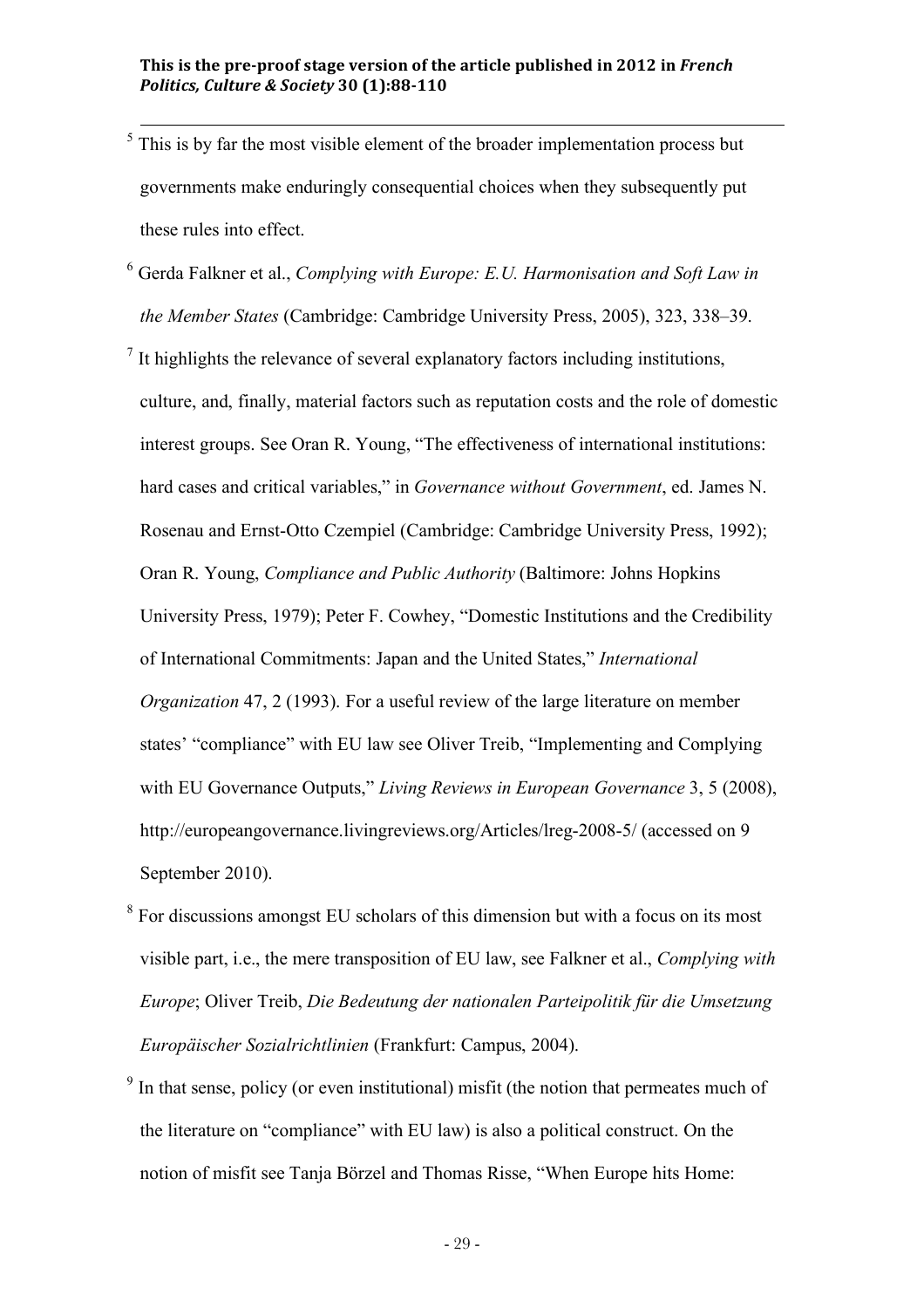$\overline{a}$ 

Europeanization and Domestic Change," *European Integration online Papers* 4, 15 (2000). On the notion that the domestic response to international challenges ought to be construed as the result of domestic struggle see Peter Gourevitch, "The Second Image Reversed: The International Sources of Domestic Politics," *International Organization* 32, 4 (1978): 881–912.

- $10$  This literature is vast. For two early examples see Douglas A. Hibbs, "Political parties and macroeconomic policy," *American Political Science Review* 71, 4 (1977); Francis G. Castles, ed., *The Impact of Parties* (London: Sage, 1982).
- $11$  Nikolaos Zahariadis, "State Aid and Partisan Government in the European Union," *Social Science Quarterly* 91, 2 (2010).
- <sup>12</sup> Simon Hix, "Dimensions and Alignments in European Union Politics: Cognitive Constraints and Partisan Responses," *European Journal of Political Research* 35, 1 (1999); Gary Marks and Carole J. Wilson, "The Past in the Present: A Cleavage Theory of Party Response to European Integration," *British Journal of Political Science* 30, 3 (2000); Robert Rohrschneider and Stephen Whitefield, "Representation in New Democracies: Party Stances on European Integration in Post-Communist Eastern Europe," *Journal of Politics* 69, 4 (2007).
- 13 Eugene Bardach, *The Implementation Game* (Cambridge, MA: MIT Press, 1977), 85.
- <sup>14</sup> Council Directive 93/104/EC of 23 November 1993 concerning certain aspects of the organization of working time, *Official Journal of the European Communities*, L 307, 13 December 1993, 18–24.
- <sup>15</sup> On the broader usefulness of small-N studies see Alexander L. George and Andrew Bennett, *Case Studies and Theory Development in the Social Sciences* (Cambridge, MA: MIT Press, 2004), 80–81, Dietrich Rueschemeyer, "Can one or a few cases yield theoretical gains?" in *Comparative Historical Analysis in the Social Sciences*, eds.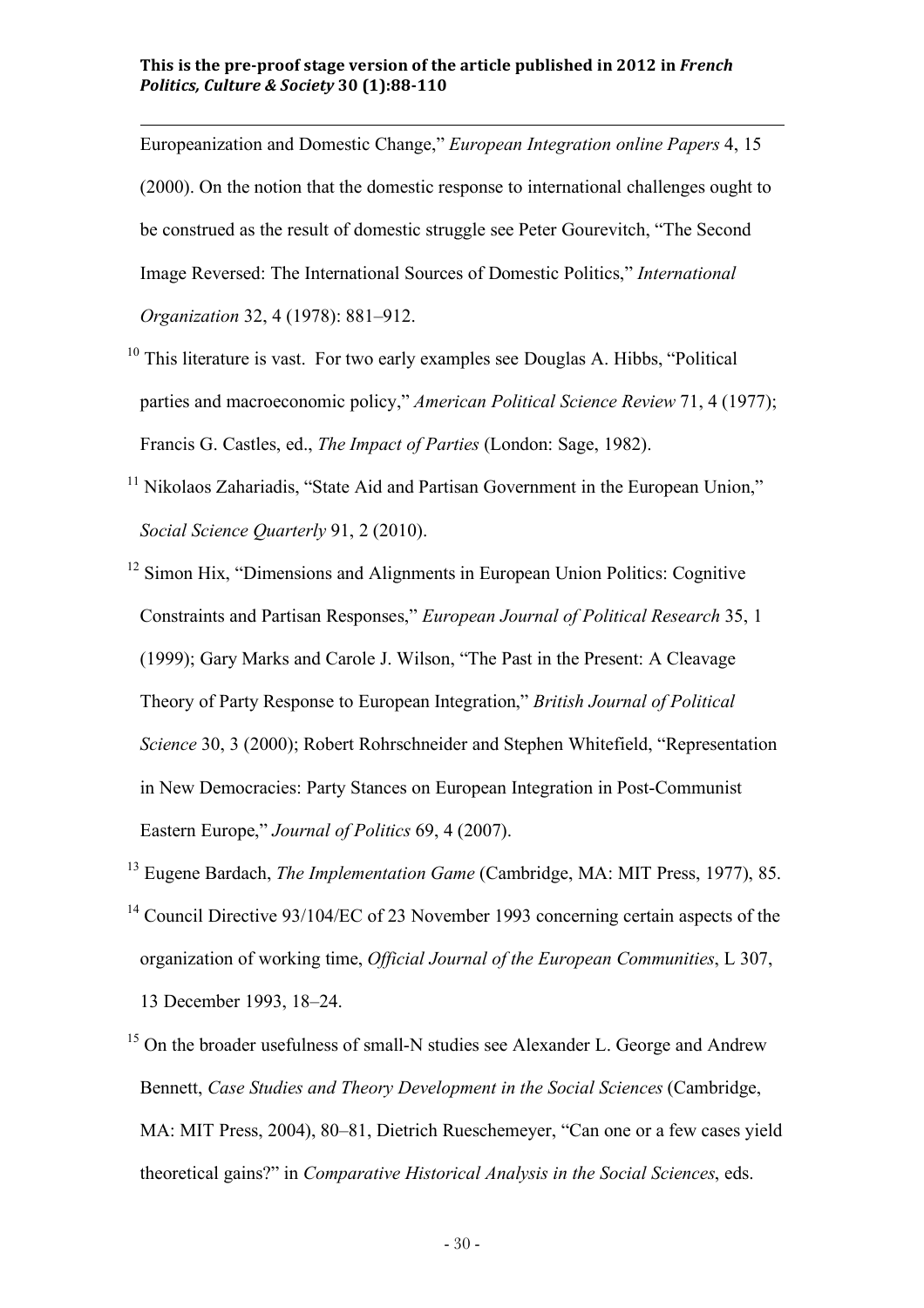$\overline{a}$ 

James Mahoney and Dietrich Rueschemeyer (Cambridge: Cambridge University Press, 2003).

16 Arend Lijphart, *Patterns of Democracy: Government Forms and Performance in Thirty-Six Countries* (New Haven, CT: Yale University Press, 1999), table 5.3. For a recent analysis of the relative importance of old and new issues on the political agenda in France which concludes that "postmodern value orientations have not displaced left–right ideology" despite the challenges they have generated, see Sally Marthaler, "'New' Politics for 'Old'? Value Change and the Voter-Party Relationship in France," *French Politics* 6, 3 (2008): 187–213.

17 Paul Ramackers, Laurent Vilboeuf, *L'Inspection du travail* (Paris: PUF, 1997). 18 Falkner et al*., Complying with Europe*, 101.

- <sup>19</sup> Some aspects of the process examined here—such as the speed of transposition—can be studied on the basis of quantitative methods. However, the broader implementation process unfolds over a much longer period of time, involves a larger group of actors and a more complex sets of choices. "Small-N" case studies such as this are particularly apposite for the fine-grained analysis of the politics of implementation (especially the part sub-stage that follows the formal transposition of EU into national legislation).
- $20$  Liesbet Hooghe and Gary Marks, "The Making of a Polity: The Struggle over European Integration," in *Continuity and Change in Contemporary Capitalism*, eds. Herbert Kitschelt et al. (Cambridge: Cambridge University Press, 1999).
- <sup>21</sup> Seymour Martin Lipset and Stein Rokkan, "Cleavage Structures, Party Systems, and Voter Alignments: An Introduction," in *Party Systems and Voter Alignments: Crossnational Perspectives*, eds. Seymour Martin Lipset and Stein Rokkan (New York, Free Press, 1967).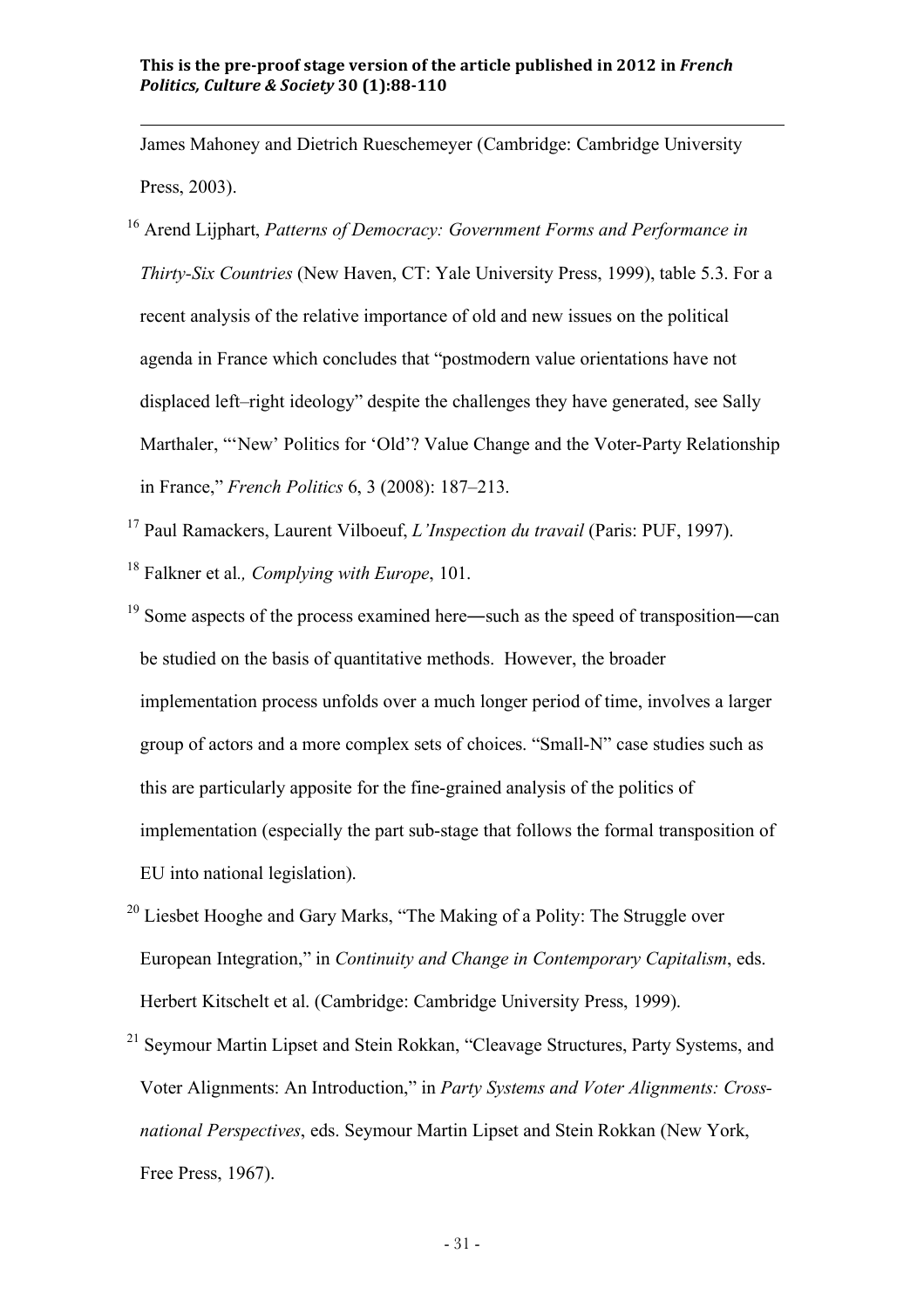22 Andrew Moravcsik, *The Choice for Europe* (Ithaca, NY: Cornell University Press, 1998).

<sup>23</sup> Marks and Wilson, "The Past in the Present."

 $24$  These cleavage structures begun to unfreeze in the late 1960s with the rise of what Inglehart referred to as 'postmaterialism' and new parties on both the Left and Right challenging traditional party-voter alignments. Contestation along this "new politics" (cross-cutting) dimension pitched the green/alternative/libertarian (GAL) pole against traditionalism/authority/nationalism (TAN) but in Western Europe the affinities between the Left and GAL and between Right and TAN are strong. See Gary Marks et al., "Party Competition and European Integration in the East and West," *Comparative Political Studies* 39, 2 (2006), 157. In the case of France, despite the emergence of new parties (such as the Front national and the Greens) and the spread of votes beyond the confines of the "bipolar quadrille" (PS/PCF on the Left, UDF and the Gaullists on the Right), an increasing "rebipolarization" has occurred "amounting to something approaching an imperfect two-party system" with the Socialists and the UMP as the main party of the Left and the Right respectively. Andrew Knapp and Frédéric Sawicki, "Political parties and the party system," in *Developments in French Politics 4*, ed Cole et al., 44.

- 25 James G. March and Johan P. Olsen, *Rediscovering Institutions* (New York: Free Press, 1989).
- 26 Marks and Wilson, "The Past in the Present", 458–59*.*
- $27$  Hooghe and Marks, "The Making of a Polity."
- <sup>28</sup> Liesbet Hooghe, Gary Marks, and Carole J. Wilson, "Does Left/Right structure party positions on European integration?" *Comparative Political Studies* 35, 8 (2002), 975. This does not mean that these are totally coherent groups. Rather, it means that there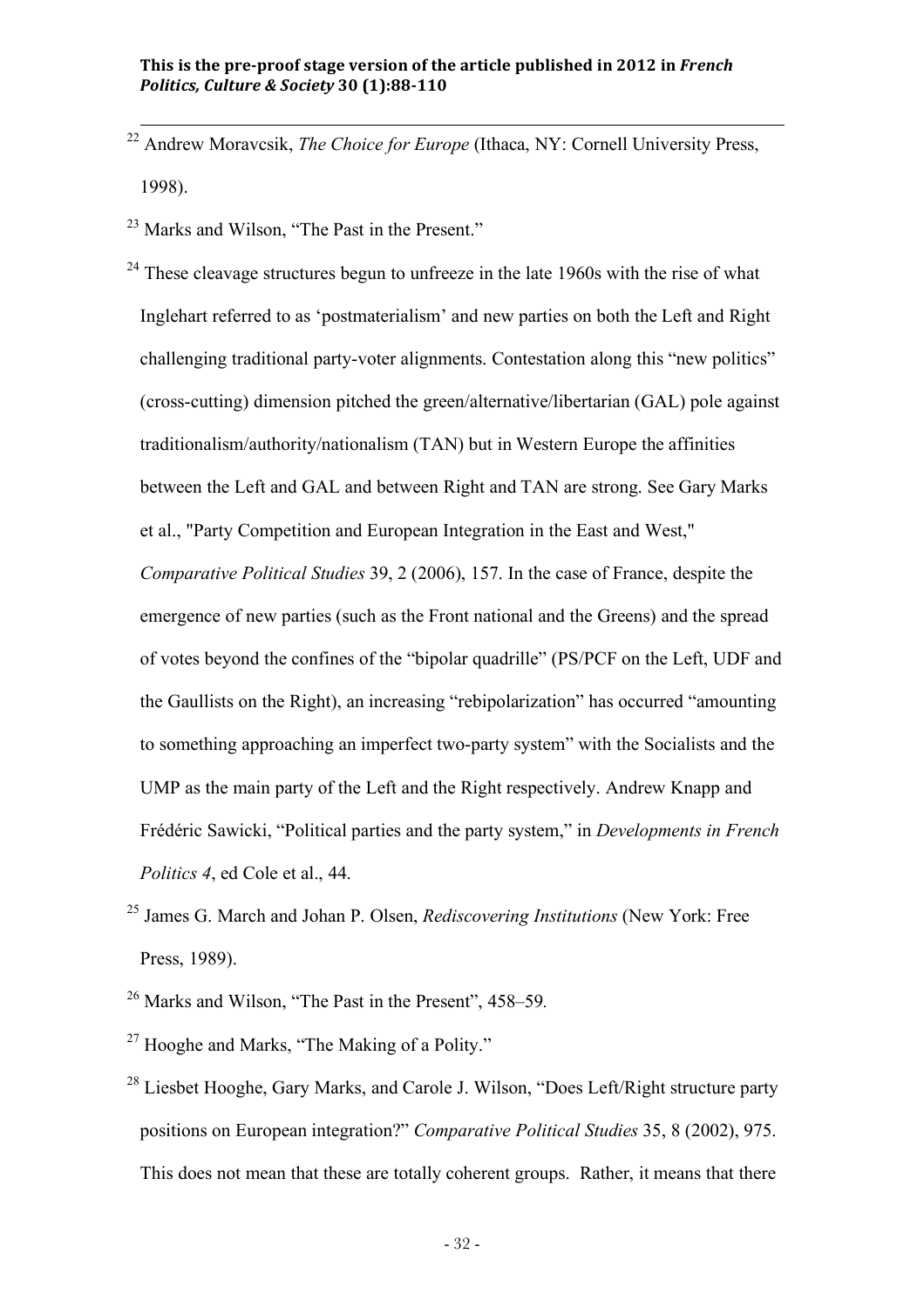is much more in common between them than they do with other parties in the same country.

 $^{29}$  Neither of these groups is completely homogenous.

 $\overline{a}$ 

- <sup>30</sup> Hooghe, Marks, Wilson, "Does Left/Right structure party positions on European integration?" 970, fig. 2. It is worth noting that the level of support varies across policy areas.
- $31$  Certain kinds of night work can be made subject to certain guarantees under conditions laid down by national legislation and/or practice, in the case of workers who incur risks to their safety or health linked to night-time working.
- $32$  The directive allows member states to comply by means of agreement between the social partners though national authorities are responsible for guaranteeing at all times that the provisions laid down by the directive are fulfilled.
- 33 Frederic S. Lee, "Is the Eight-Hour Working-Day Rational?" *Science (new series)* 44, 1143 (1916).
- <sup>34</sup> A. E. Dembe et al., "The Impact of Overtime and Long Work Hours on Occupational Injuries and Illnesses: New Evidence from the United States," *Occupational and Environmental Medicine* 62, 9 (2005).
- 35 Jacques Freyssinet, "La transformation des enjeux et des modes de régulation: 1978– 1996," in *La France et le temps de travail, 1814–2004*, eds. Patrick Fridenson and Bénédicte Reynaud (Paris: Odile Jacob, 2004), 140.
- <sup>36</sup> The two sides of industry could go beyond these standards subject to an agreement at the appropriate level.
- $37$  Ordonnance n° 82-41 du 16 janvier 1982 relative à la durée du travail et aux congés payés, *JORF*, 17 January 1982. This was enacted after negotiations at sectoral level had broken down.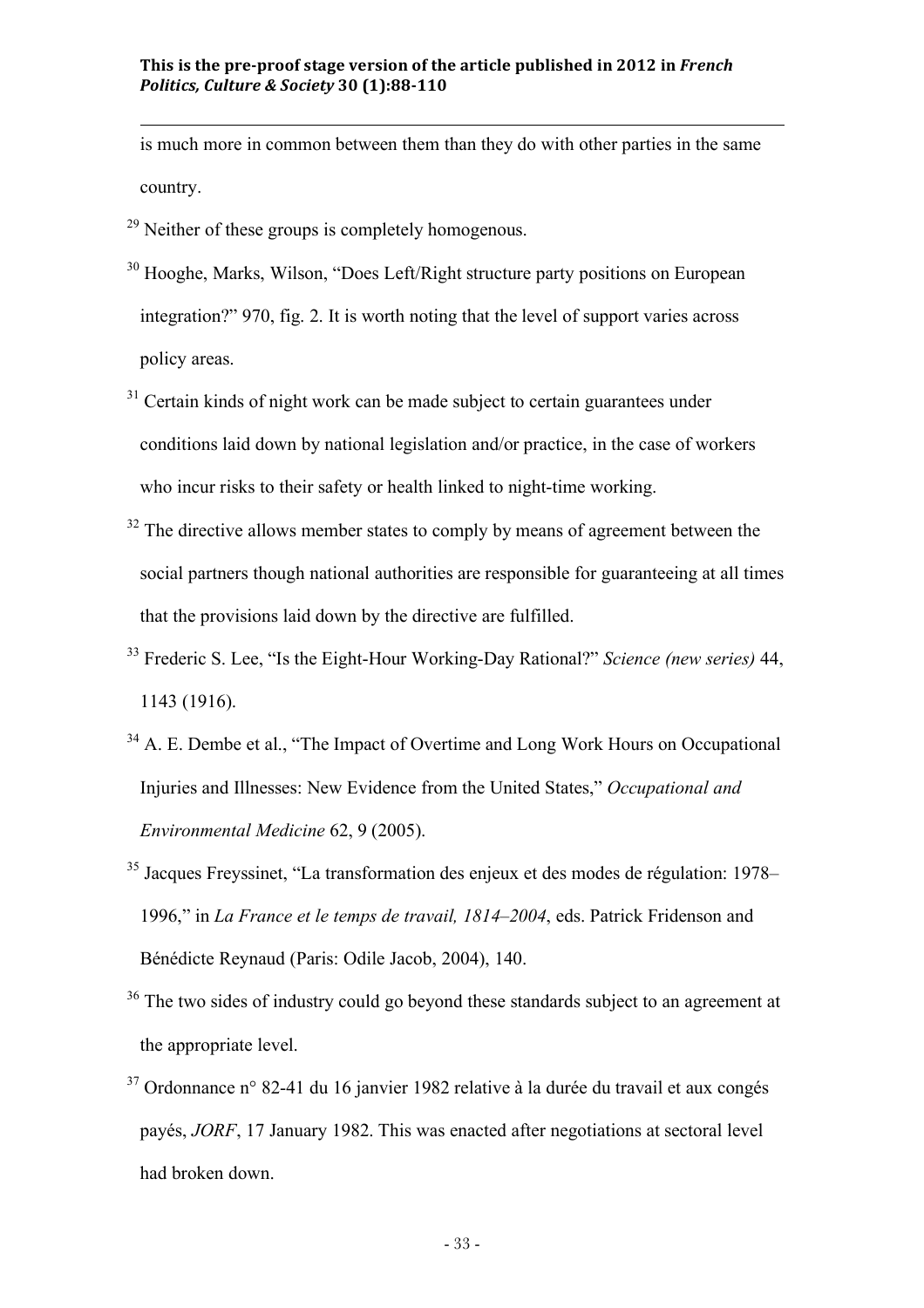- 38 The concept of *durée légale* is used to distinguish between overtime and partial unemployment. It is also the reference point for the definition of part-time employment.
- <sup>39</sup> Interview with former official of the Ministry of Labor with experience from a ministerial *cabinet* in governments of the Left and the Right, Paris, 7 May 2009.
- <sup>40</sup> Interview with senior Socialist member of the National Assembly, Paris, 8 July 2009 and interview with former senior official of the Ministry of Labor, Paris, 7 May 2009. On the significant impact of the *loi Robien* (enacted in 1996) on part-time employment see Chris Howell, "The State and the Reconstruction of Industrial Relations Institutions after Fordism: Britain and France Compared." Paper prepared for the 99<sup>th</sup> Annual Meeting of the American Political Science Association, Philadelphia, PA, 28–31 August 2003, 49.
- <sup>41</sup> The *loi Robien* entailed a significant reduction of labor costs guaranteed for seven years though firms retained the right to sack the relevant workers after just two years. Jonah D. Levy, *Tocqueville's Revenge* (Cambridge, MA: Harvard University Press, 1999), 253.
- <sup>42</sup> Chris Howell, "The Dilemmas of Post-Fordism: Socialists, Flexibility and Labor Market Deregulation in France," *Politics & Society* 20, 1 (1992).
- 43 Catherine Bloch-London and Jérôme Pélisse, "Avant-propos," in *La Réduction du temps de travail: Des politiques aux pratiques*, eds. Catherine Bloch-London, Jérôme Pélisse (Paris: La documentation Française, 2003), 5.
- 44 Catherine Bloch-London, "Les normes de temps de travail à l'épreuve des négociations: Le cas des lois Aubry de réduction de la durée du travail," *Travail et Emploi* 83 (2000), 28.
- <sup>45</sup> Art. 212-1, *Code du Travail*, version consolidée le 1<sup>er</sup> novembre 1996.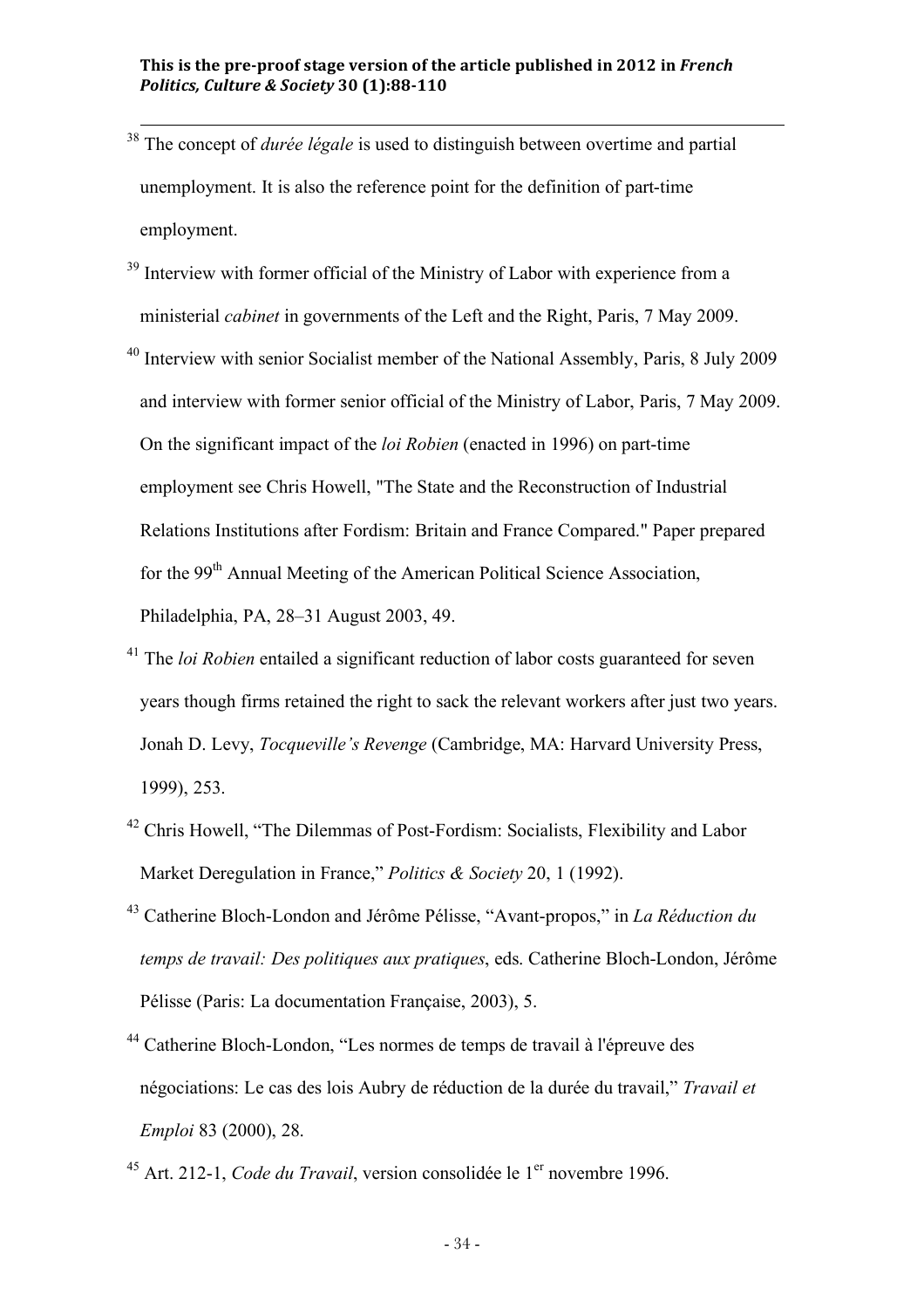- <sup>46</sup> Art. 212-2 and 212-5, *Code du Travail*, version consolidée le 1<sup>er</sup> novembre 1996.
- <sup>47</sup> Interviews with former senior official of the Ministry of Labor, Paris, 7 May 2009 and current ministerial adviser, Paris, 15 June 2009. See also Falkner et al*.*, *Complying with Europe*, 101.
- <sup>48</sup> Overtime beyond 130 hours automatically triggered compulsory compensatory rest and required authorization from the *Inspection du Travail*.
- $^{49}$  Loi n° 96-502 du 11 juin 1996 tendant à favoriser l'emploi par l'aménagement et la réduction conventionnels du temps de travail, *JORF*, 12 June 1996.
- $50$  This entails the use of a much longer reference period (year) for the calculation of working time.
- $51$  C-46/99 Commission des Communautés européennes contre République française.
- $52$  This was one of the enduring demands of the unions that were linked to the Left, though not one that was constantly voiced. Interview with former leader of *Force Ouvrière*, Paris, 6 May 2009.

53 Parti socialiste, *Changeons d'avenir, changeons de majorité*, Paris, 1997.

- <sup>54</sup> *Le Figaro*, 14 October 1997.
- 55 Antoine Autume and Pierre Cahuc, "La faille du projet des 35 heures," *Le Monde*, 10 March 1998.
- 56 Loi n° 98-461 du 13 juin 1998 d'orientation et d'incitation relative à la réduction du temps de travail, *JORF*, 14 June 1998.
- $57$  Art. 6 resolves the issues regarding the eleven-hour daily rest and rest breaks.
- 58 Interview, Paris, 7 July 2009.
- $59$  As a result of the delay the ECJ condemned the French government (case C-46/99) in June 2000. The Jospin government had, in the meantime, acknowledged the delay in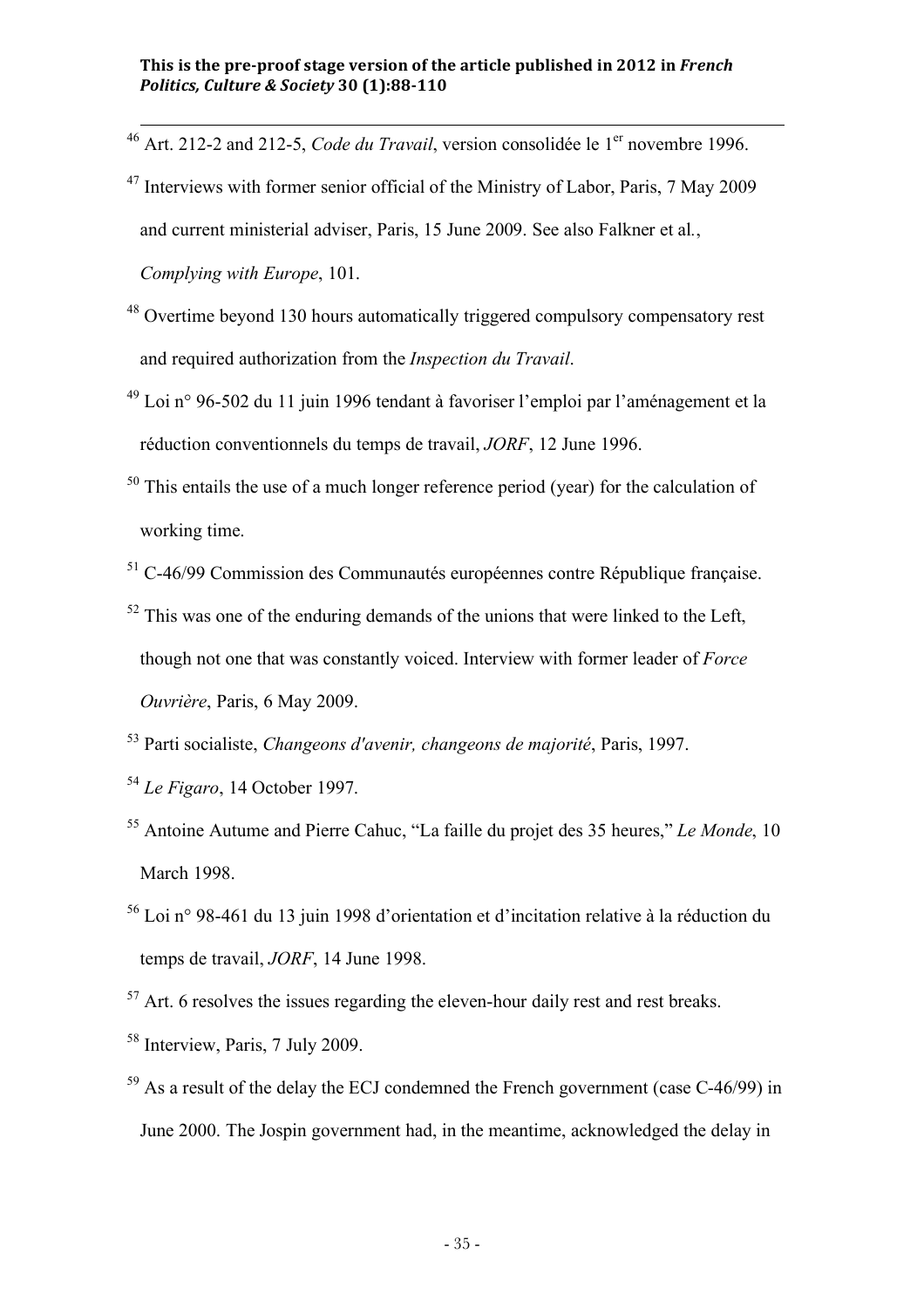the transposition of the provisions of the Directive that concern night work and the

24-hour weekly rest period and the eleven-hour daily rest period.

 $\overline{a}$ 

- $60$  Art 7, loi n° 2000-37 du 19 janvier 2000 relative à la réduction négociée du temps de travail, *JORF*, 20 January 2000.
- $^{61}$  Loi n° 2001-397 du 9 mai 2001 relative à l'égalité professionnelle entre les femmes et les hommes, *JORF*, 10 May 2001.
- $62$  This amounted to 1600 hours per annum which gave much greater flexibility to employers with regards to both the deployment of the labor force and the cost of overtime (see below).
- $63$  This was so throughout the 1990s and was supported by Jean Gandois, then head of CNPF. Interview with former official of the Ministry of Labor with experience from a ministerial *cabinet* in governments of the Left and the Right. Paris, 7 May 2009.
- $64$  The premium rate of pay was the reason why many workers welcomed opportunities for overtime.
- <sup>65</sup> In those cases overtime was limited to ninety hours per annum.
- $66$  As a ministerial adviser put it, it was politically unthinkable. Even the most fervent amongst the liberals did not even imagine it since it would have indicated the absence of real limits. Interview, Paris, 15 June 2009. This did not prevent the Right from gradually introducing the opt-out *à la française* after its return to power in 2002 (see the next section).
- $67$  Philippe Askenazy, Catherine Bloch-London, and Muriel Roger, "La réduction du temps de travail: 1997–2003," in *La France et le temps de travail, 1814–2004*, eds. Patrick Fridenson and Bénédicte Reynaud (Paris: Odile Jacob, 2004), fn. 27.

68 Interview with CFE-CGC officials, Paris, 18 June 2009.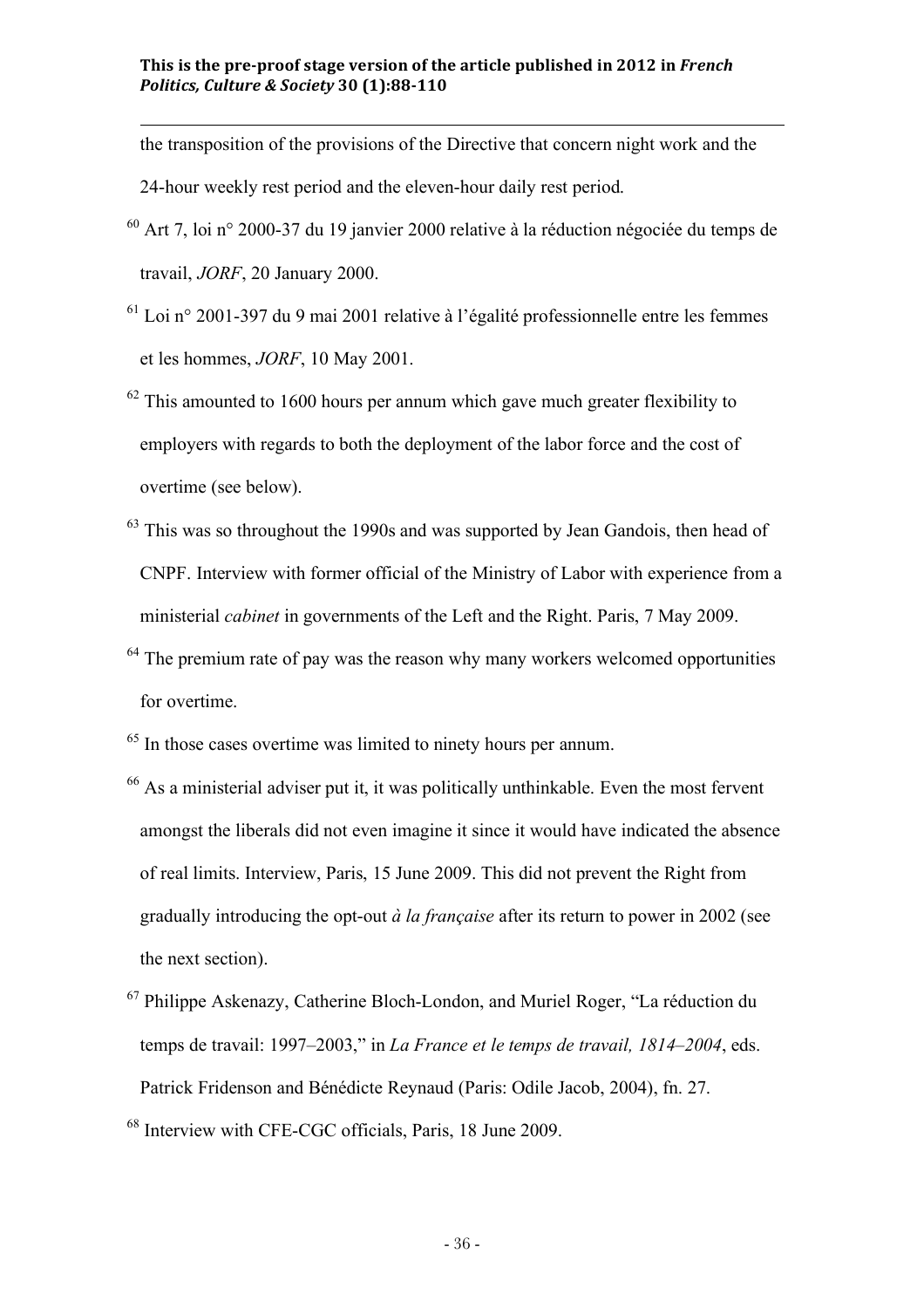- $69$  "Ils ont ouvert la boîte de Pandore" as a labor inspector put it. Interview, Paris area, 7 July 2009.
- 70 Christine Erhel et al., *La R.T.T.* (Paris: Presses Universitaires de France, 2003), 12.
- 71 Matthieu Bunel and Stéphane Jugnot, "35 heures: évaluations de l'effet emploi," *Revue économique* 54, 3 (2003).
- 72 Mireille Bruyère et al., *Comparaisons internationales de la durée du travail pour sept pays en 2004: La place de la France* (Paris: INSEE, 2006).
- 73 Erhel et al., *La R.T.T* ., 56.
- 74 Vladimir Passeron, *35 heures: 3 ans de mise en œuvre du dispositif 'Aubry I'* (Paris, Ministère du Travail/DARES, 2002).
- $<sup>75</sup>$  Modulation entails an effort to optimize the use of the workforce by matching the</sup> cycles of working time to the fluctuations of demand and workload.
- 76 Jerôme Pélisse, "Le temps des négociations: douze accords de réduction du temps de travail," *Travail et Emploi* 82 (2000).
- 77 Interviews with labor inspectors, Paris, 15 and 16 June 2009.
- 78 Many amongst them were already unhappy about the use of irregular work timetables. Dominique Méda and Renaud Orain, "Transformations du travail et du hors travail: le jugement des salariés sur la réduction du temps de travail," *Travail et Emploi* 90 (2002).
- $79$  Despite the transition to the thirty-five-hour week the overall number of accidents at work has not been reduced. This is linked not only to the intensification of work but also the introduction of new management techniques and the emphasis on the damages awarded rather than the prevention of accidents. Philippe Askenazy and François Chérèque (joint interview), *Les Echos*, 3 June 2004.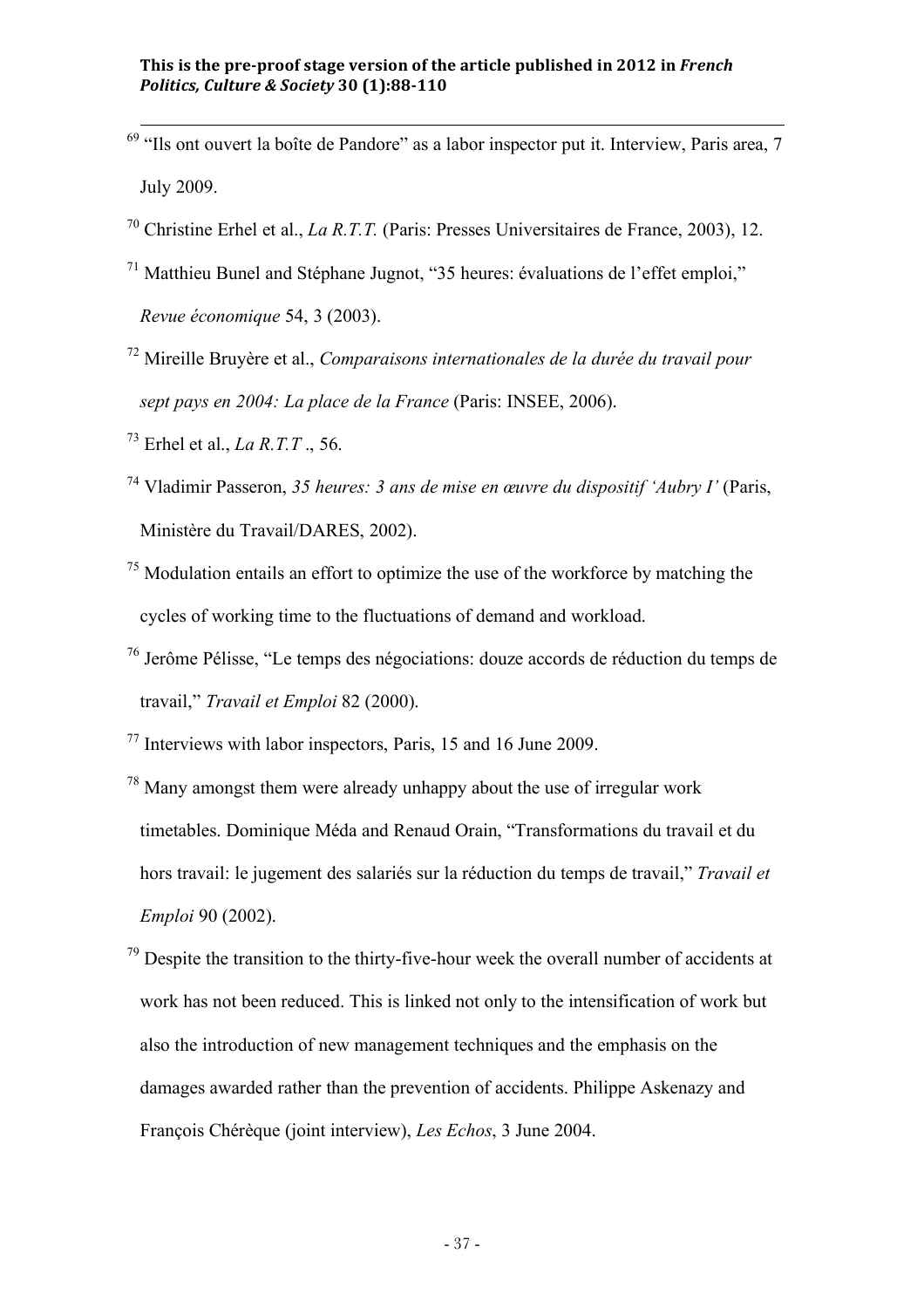- 80 Marc-Antoine Estrade, Dominique Méda, and Renaud Orain, *Les Effets de la RTT sur les modes de vie: Qu'en pensent les salariés un an après?* (Paris: Ministère du Travail, 2001), 3.
- 81 Commissariat Général du Plan, *Réduction du temps de travail: Les enseignements de l'observation*, rapport de la commission présidée par Henri Rouilleault (Paris, 2001), 363.
- $82$  Interviews with former official of the Ministry of Labor, Paris, 7 May 2009 and labor inspectors, Paris, 17 June 2009, Paris area, 18 June 2009 and 7 July 2009.
- 83 Cited in Commissariat Général du Plan, *Réduction*, 365.
- 84 This happened in 2003, 2004 (twice), 2005, 2007, and 2008 (twice).
- <sup>85</sup> A year later the limit was raised to 220 hours per annum.
- 86 Loi n° 2003-47 du 17 janvier 2003 relative aux salaires, au temps de travail et au développement de l'emploi, *JORF*, 18 January 2003.
- 87 Askenazy, Bloch-London, Roger, "La reduction," 185.
- 88 Loi n° 2004-391 du 4 mai 2004 relative à la formation professionnelle tout au long de la vie et au dialogue social, *JORF*, 5 May 2004.
- 89 Art. 43.
- $90$  On the post-2002 ideological turn within the French Right more generally see Florence Haegel, "Le pluralisme à l'UMP: structuration idéologique et competition interne," in *Partis Politiques et Système Partisan en France*, ed. Florence Haegel (Paris: Presses de Sciences Po, 2007): 219–54.
- $91$  Loi n° 2007-1223 du 21 août 2007 en faveur du travail, de l'emploi et du pouvoir d'achat, *JORF*, 22 August 2007.
- $92$  Loi n° 2008-789 du 20 août 2008 portant rénovation de la démocratie sociale et réforme du temps de travail, *JORF*, 21 August 2008.